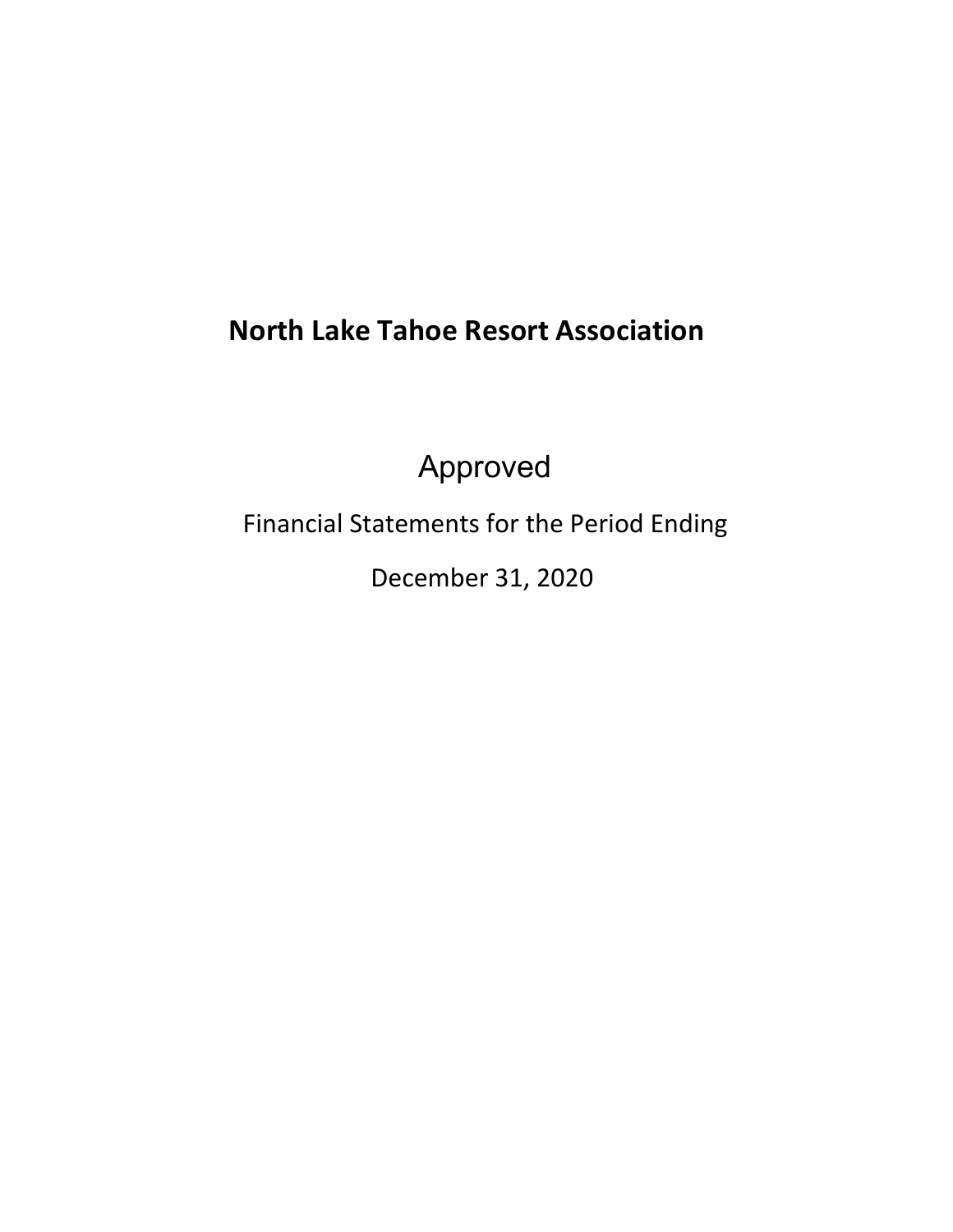**Accrual Basis**

# **North Lake Tahoe Resort Association Balance Sheet**

 **As of December 31, 2020**

|                                            | Dec 31, 20 | Dec 31, 19 | \$ Change  | % Change  | Jun 30, 20 |
|--------------------------------------------|------------|------------|------------|-----------|------------|
| <b>ASSETS</b>                              |            |            |            |           |            |
| <b>Current Assets</b>                      |            |            |            |           |            |
| <b>Checking/Savings</b>                    |            |            |            |           |            |
| 1001-00 $\cdot$ Petty Cash                 | 158        | 293        | (135)      | (46%)     | 158        |
| 1003-00 Cash - Operations BOTW #6712       | 1,213,165  | 365,710    | 847,455    | 232%      | 565,602    |
| 1007-00 · Cash - Payroll BOTW #7421        | 2,920      | 36,215     | (33, 295)  | (92%)     | 3,200      |
| 1008-00 · Marketing Reserve - Plumas       | 50,337     | 50,282     | 55         | 0%        | 50,313     |
| 1009-00 · Cash Flow Reserve - Plumas       | 100,913    | 100,752    | 161        | 0%        | 100,839    |
| 1071-00 · Payroll Reserves BOTW #8163      | 29,582     | 29,582     | 0          | $0\%$     | 29,582     |
| 1080-00 · Special Events BOTW #1626        | 64,845     | 207,438    | (142, 593) | (69%)     | 86,322     |
| 10950 · Cash in Drawer                     | 139        | 186        | (47)       | (25%)     | 139        |
| <b>Total Checking/Savings</b>              | 1,462,059  | 790,458    | 671,601    | 85%       | 836,155    |
| <b>Accounts Receivable</b>                 |            |            |            |           |            |
| 1200-00 · Quickbooks Accounts Receivable   | 2,500      | 60,908     | (58, 408)  | (96%)     | 3,500      |
| $1290-00 \cdot A/R$ - TOT                  | 294,448    | 302.005    | (7, 557)   | (3%)      | 201,387    |
| <b>Total Accounts Receivable</b>           |            |            |            |           |            |
|                                            | 296,948    | 362,913    | (65, 965)  | (18%)     | 204,887    |
| <b>Other Current Assets</b>                |            |            |            |           |            |
| $1200-99 \cdot AR$ Other                   | 1,179      | 87         | 1,092      | 1,255%    | 12,881     |
| 1201-00 · Member Accounts Receivable       |            |            |            |           |            |
| 1201-01 · Member AR - Member Dues          | 94,730     | 21,645     | 73,085     | 338%      | 35,696     |
| 1201-03 Member AR - Other                  | 1,400      | 1,765      | (365)      | (21%)     | 1,040      |
| Total 1201-00 · Member Accounts Receivable | 96,130     | 23,410     | 72,720     | 311%      | 36,736     |
| 1201-02 · Allowance for Doubtful Accounts  | (24, 987)  | (2,775)    | (22, 212)  | $(800\%)$ | (24, 987)  |
| 12100 · Inventory Asset                    |            |            |            |           |            |
| 1210-01 · Inventory - Other                | 0          | 0          | 0          | 0%        | 4,236      |
| 25300 · Gift Cards Outstanding             | 18         | 18         | 0          | 0%        | 18         |
| 12100 · Inventory Asset - Other            | 24,129     | 26,627     | (2, 498)   | (9%)      | 81,762     |
| Total 12100 · Inventory Asset              | 24,147     | 26,645     | (2, 498)   | (9%)      | 86,016     |
| 1299 · Receivable from NLTMC               | 1,966      | 12,856     | (10, 890)  | (85%)     | 0          |
| 1490-00 · Security Deposits                | 1,150      | 1,250      | (100)      | (8%)      | 1,150      |
| <b>Total Other Current Assets</b>          | 99,585     | 61,473     | 38,112     | 62%       | 111,796    |
| <b>Total Current Assets</b>                | 1,858,592  | 1,214,844  | 643,748    | 53%       | 1,152,838  |
| <b>Fixed Assets</b>                        |            |            |            |           |            |
| 1700-00 · Furniture & Fixtures             | 45,289     | 45,289     | 0          | 0%        | 45,289     |
| 1701-00 · Accum. Depr. - Furn & Fix        | (45, 289)  | (45, 289)  | 0          | 0%        | (45, 289)  |
| 1740-00 Computer Equipment                 | 6,799      | 4,270      | 2,529      | 59%       | 4,270      |
| 1741-00 · Accum. Depr. - Computer Equip    | (2, 153)   | (4,269)    | 2,116      | 50%       | (4,270)    |
| 1750-00 Computer Software                  | 20,493     | 20,493     | 0          | 0%        | 20,493     |
| 1751-00 · Accum. Amort. - Software         | (20, 493)  | (19, 793)  | (700)      | (4%)      | (20, 493)  |
| 1770-00 · Leasehold Improvements           | 24,284     | 24,284     | 0          | 0%        | 24,284     |
| 1771-00 · Accum. Amort - Leasehold Impr    | (24, 284)  | (24, 284)  | 0          | 0%        | (24, 284)  |
| <b>Total Fixed Assets</b>                  | 4,646      | 701        | 3,945      | 563%      | 0          |
| <b>Other Assets</b>                        |            |            |            |           |            |
| 1400-00 · Prepaid Expenses                 |            |            |            |           |            |
| 1410-00 · Prepaid Insurance                | 1,076      | 14,635     | (13, 559)  | (93%)     | 16,326     |
| 1430-00 · Prepaid 1st Class Postage        | 100        | 100        | 0          | 0%        | 100        |
| 1400-00 · Prepaid Expenses - Other         | 9,384      | 6,061      | 3,323      | 55%       | 8,751      |
| Total 1400-00 · Prepaid Expenses           | 10,560     | 20,796     | (10, 236)  | (49%)     | 25,177     |
| <b>Total Other Assets</b>                  | 10,560     | 20,796     | (10, 236)  | (49%)     | 25,177     |
| <b>TOTAL ASSETS</b>                        | 1,873,798  | 1,236,341  | 637,457    | 52%       | 1,178,015  |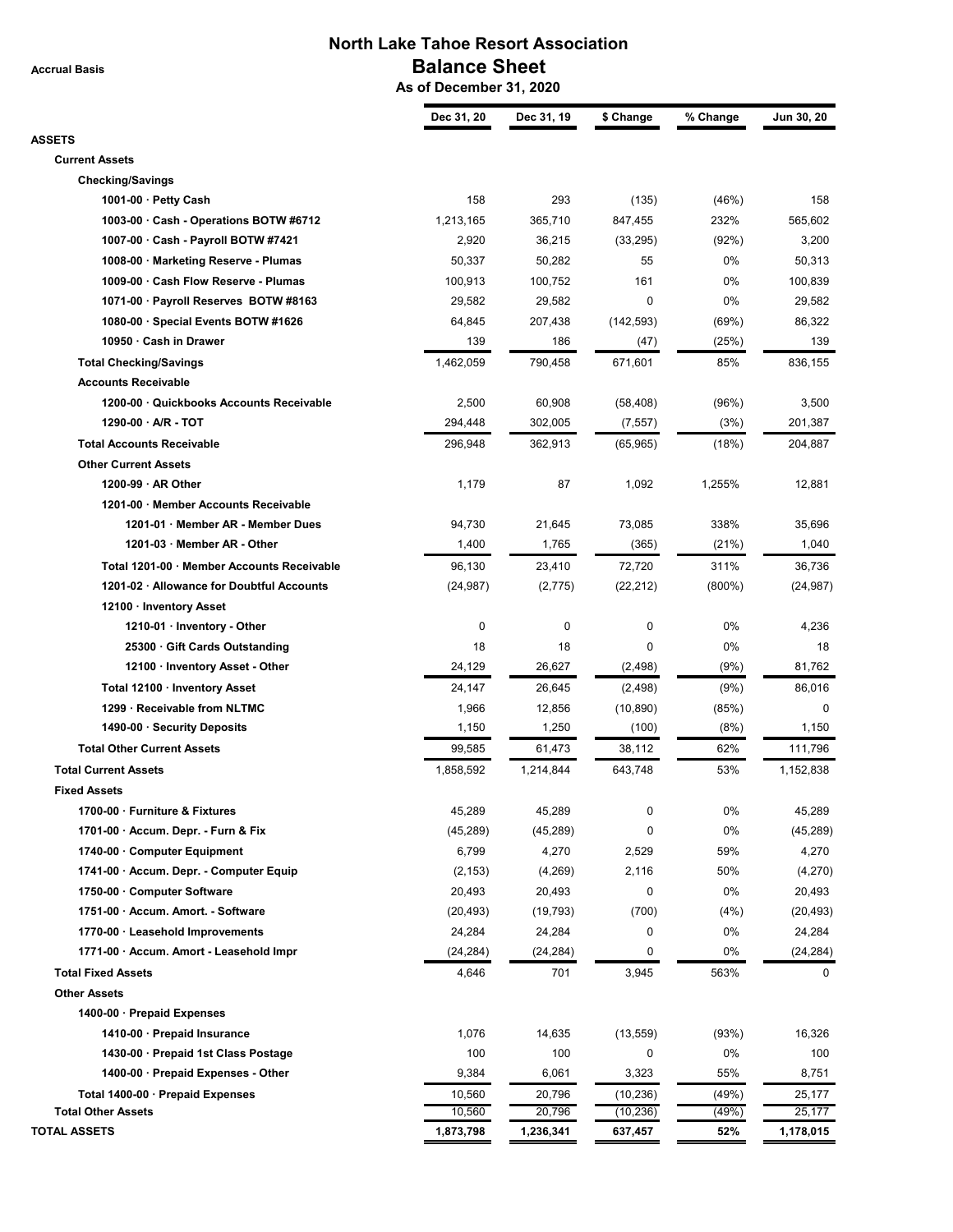**Accrual Basis**

# **North Lake Tahoe Resort Association Balance Sheet**

 **As of December 31, 2020**

| Dec 31, 20<br>Dec 31, 19<br>\$ Change<br>% Change<br><b>LIABILITIES &amp; EQUITY</b><br>Liabilities<br><b>Current Liabilities</b><br><b>Accounts Payable</b><br>17,448<br>2000-00 · Accounts Payable<br>41,945<br>(24, 497)<br>(58%)<br><b>Total Accounts Payable</b><br>17,448<br>41,945<br>(58%)<br>(24, 497)<br><b>Other Current Liabilities</b><br>21000 · Salaries/Wages/Payroll Liabilit<br>2100-00 · Salaries / Wages Payable<br>8,844<br>22,077<br>(13, 233)<br>$(60\%)$<br>61,212<br>32,308<br>112%<br>2101-00 · Incentive Payable<br>28,904<br>2102-00 Commissions Payable<br>3,500<br>7,438<br>(3,938)<br>(53%)<br>2120-00 · Empl. Federal Tax Payable<br>3,473<br>11,850<br>(8, 377)<br>(71%)<br>$2175-00 \cdot 401$ (k) Plan<br>1,964<br>4,607<br>(2,643)<br>(57%)<br>2180-00 · Estimated PTO Liability<br>54,845<br>36,333<br>18,512<br>51%<br>20%<br>Total 21000 · Salaries/Wages/Payroll Liabilit<br>133,838<br>111,209<br>22,629<br>2190-00 · Sales and Use Tax Payable<br>551<br>55<br>496<br>902%<br>2195-00 · Use Tax Payable<br>1,747<br>371<br>21%<br>25500 · * Sales Tax Payable<br>2,118<br>0<br>2190-00 · Sales and Use Tax Payable - Other<br>(496)<br>(496)<br>$(100\%)$<br>1,802<br>371<br>21%<br>Total 2190-00 · Sales and Use Tax Payable<br>2,173<br>15,132<br>0<br>100%<br>2250-00 · Accrued Expenses<br>15,132<br>0<br>2,050<br>2300-00 · Marketing Cooperative Liabili<br>(2,050)<br>$(100\%)$<br>0<br>37,000<br>2400-11 · Deferred Revenue - Marketing<br>(37,000)<br>$(100\%)$<br>2400-60 · Deferred Revenue- Member Dues<br>31,410<br>29,055<br>8%<br>2,355<br>2500-00 · Deferred Revenue - TMBC<br>1,170<br>120<br>10%<br>1,290 | Jun 30, 20<br>26,683<br>26,683<br>39,445<br>88,359<br>3,506<br>1,551<br>2,626<br>54,845<br>190,332 |
|-----------------------------------------------------------------------------------------------------------------------------------------------------------------------------------------------------------------------------------------------------------------------------------------------------------------------------------------------------------------------------------------------------------------------------------------------------------------------------------------------------------------------------------------------------------------------------------------------------------------------------------------------------------------------------------------------------------------------------------------------------------------------------------------------------------------------------------------------------------------------------------------------------------------------------------------------------------------------------------------------------------------------------------------------------------------------------------------------------------------------------------------------------------------------------------------------------------------------------------------------------------------------------------------------------------------------------------------------------------------------------------------------------------------------------------------------------------------------------------------------------------------------------------------------------------------------------------------------------------------------------------------------------------------------|----------------------------------------------------------------------------------------------------|
|                                                                                                                                                                                                                                                                                                                                                                                                                                                                                                                                                                                                                                                                                                                                                                                                                                                                                                                                                                                                                                                                                                                                                                                                                                                                                                                                                                                                                                                                                                                                                                                                                                                                       |                                                                                                    |
|                                                                                                                                                                                                                                                                                                                                                                                                                                                                                                                                                                                                                                                                                                                                                                                                                                                                                                                                                                                                                                                                                                                                                                                                                                                                                                                                                                                                                                                                                                                                                                                                                                                                       |                                                                                                    |
|                                                                                                                                                                                                                                                                                                                                                                                                                                                                                                                                                                                                                                                                                                                                                                                                                                                                                                                                                                                                                                                                                                                                                                                                                                                                                                                                                                                                                                                                                                                                                                                                                                                                       |                                                                                                    |
|                                                                                                                                                                                                                                                                                                                                                                                                                                                                                                                                                                                                                                                                                                                                                                                                                                                                                                                                                                                                                                                                                                                                                                                                                                                                                                                                                                                                                                                                                                                                                                                                                                                                       |                                                                                                    |
|                                                                                                                                                                                                                                                                                                                                                                                                                                                                                                                                                                                                                                                                                                                                                                                                                                                                                                                                                                                                                                                                                                                                                                                                                                                                                                                                                                                                                                                                                                                                                                                                                                                                       |                                                                                                    |
|                                                                                                                                                                                                                                                                                                                                                                                                                                                                                                                                                                                                                                                                                                                                                                                                                                                                                                                                                                                                                                                                                                                                                                                                                                                                                                                                                                                                                                                                                                                                                                                                                                                                       |                                                                                                    |
|                                                                                                                                                                                                                                                                                                                                                                                                                                                                                                                                                                                                                                                                                                                                                                                                                                                                                                                                                                                                                                                                                                                                                                                                                                                                                                                                                                                                                                                                                                                                                                                                                                                                       |                                                                                                    |
|                                                                                                                                                                                                                                                                                                                                                                                                                                                                                                                                                                                                                                                                                                                                                                                                                                                                                                                                                                                                                                                                                                                                                                                                                                                                                                                                                                                                                                                                                                                                                                                                                                                                       |                                                                                                    |
|                                                                                                                                                                                                                                                                                                                                                                                                                                                                                                                                                                                                                                                                                                                                                                                                                                                                                                                                                                                                                                                                                                                                                                                                                                                                                                                                                                                                                                                                                                                                                                                                                                                                       |                                                                                                    |
|                                                                                                                                                                                                                                                                                                                                                                                                                                                                                                                                                                                                                                                                                                                                                                                                                                                                                                                                                                                                                                                                                                                                                                                                                                                                                                                                                                                                                                                                                                                                                                                                                                                                       |                                                                                                    |
|                                                                                                                                                                                                                                                                                                                                                                                                                                                                                                                                                                                                                                                                                                                                                                                                                                                                                                                                                                                                                                                                                                                                                                                                                                                                                                                                                                                                                                                                                                                                                                                                                                                                       |                                                                                                    |
|                                                                                                                                                                                                                                                                                                                                                                                                                                                                                                                                                                                                                                                                                                                                                                                                                                                                                                                                                                                                                                                                                                                                                                                                                                                                                                                                                                                                                                                                                                                                                                                                                                                                       |                                                                                                    |
|                                                                                                                                                                                                                                                                                                                                                                                                                                                                                                                                                                                                                                                                                                                                                                                                                                                                                                                                                                                                                                                                                                                                                                                                                                                                                                                                                                                                                                                                                                                                                                                                                                                                       |                                                                                                    |
|                                                                                                                                                                                                                                                                                                                                                                                                                                                                                                                                                                                                                                                                                                                                                                                                                                                                                                                                                                                                                                                                                                                                                                                                                                                                                                                                                                                                                                                                                                                                                                                                                                                                       |                                                                                                    |
|                                                                                                                                                                                                                                                                                                                                                                                                                                                                                                                                                                                                                                                                                                                                                                                                                                                                                                                                                                                                                                                                                                                                                                                                                                                                                                                                                                                                                                                                                                                                                                                                                                                                       |                                                                                                    |
|                                                                                                                                                                                                                                                                                                                                                                                                                                                                                                                                                                                                                                                                                                                                                                                                                                                                                                                                                                                                                                                                                                                                                                                                                                                                                                                                                                                                                                                                                                                                                                                                                                                                       |                                                                                                    |
|                                                                                                                                                                                                                                                                                                                                                                                                                                                                                                                                                                                                                                                                                                                                                                                                                                                                                                                                                                                                                                                                                                                                                                                                                                                                                                                                                                                                                                                                                                                                                                                                                                                                       |                                                                                                    |
|                                                                                                                                                                                                                                                                                                                                                                                                                                                                                                                                                                                                                                                                                                                                                                                                                                                                                                                                                                                                                                                                                                                                                                                                                                                                                                                                                                                                                                                                                                                                                                                                                                                                       | 0                                                                                                  |
|                                                                                                                                                                                                                                                                                                                                                                                                                                                                                                                                                                                                                                                                                                                                                                                                                                                                                                                                                                                                                                                                                                                                                                                                                                                                                                                                                                                                                                                                                                                                                                                                                                                                       | 1,374                                                                                              |
|                                                                                                                                                                                                                                                                                                                                                                                                                                                                                                                                                                                                                                                                                                                                                                                                                                                                                                                                                                                                                                                                                                                                                                                                                                                                                                                                                                                                                                                                                                                                                                                                                                                                       | $\mathbf 0$                                                                                        |
|                                                                                                                                                                                                                                                                                                                                                                                                                                                                                                                                                                                                                                                                                                                                                                                                                                                                                                                                                                                                                                                                                                                                                                                                                                                                                                                                                                                                                                                                                                                                                                                                                                                                       | 1,374                                                                                              |
|                                                                                                                                                                                                                                                                                                                                                                                                                                                                                                                                                                                                                                                                                                                                                                                                                                                                                                                                                                                                                                                                                                                                                                                                                                                                                                                                                                                                                                                                                                                                                                                                                                                                       | 73,722                                                                                             |
|                                                                                                                                                                                                                                                                                                                                                                                                                                                                                                                                                                                                                                                                                                                                                                                                                                                                                                                                                                                                                                                                                                                                                                                                                                                                                                                                                                                                                                                                                                                                                                                                                                                                       | 6,073                                                                                              |
|                                                                                                                                                                                                                                                                                                                                                                                                                                                                                                                                                                                                                                                                                                                                                                                                                                                                                                                                                                                                                                                                                                                                                                                                                                                                                                                                                                                                                                                                                                                                                                                                                                                                       | 0                                                                                                  |
|                                                                                                                                                                                                                                                                                                                                                                                                                                                                                                                                                                                                                                                                                                                                                                                                                                                                                                                                                                                                                                                                                                                                                                                                                                                                                                                                                                                                                                                                                                                                                                                                                                                                       | 28,890                                                                                             |
|                                                                                                                                                                                                                                                                                                                                                                                                                                                                                                                                                                                                                                                                                                                                                                                                                                                                                                                                                                                                                                                                                                                                                                                                                                                                                                                                                                                                                                                                                                                                                                                                                                                                       | 1,290                                                                                              |
| 0<br>6<br>26900 · Unbilled Purchases<br>(6)<br>$(100\%)$                                                                                                                                                                                                                                                                                                                                                                                                                                                                                                                                                                                                                                                                                                                                                                                                                                                                                                                                                                                                                                                                                                                                                                                                                                                                                                                                                                                                                                                                                                                                                                                                              | 0                                                                                                  |
| 525,305<br>350,305<br>175,000<br>2700-00 · Deferred Rev. County<br>50%                                                                                                                                                                                                                                                                                                                                                                                                                                                                                                                                                                                                                                                                                                                                                                                                                                                                                                                                                                                                                                                                                                                                                                                                                                                                                                                                                                                                                                                                                                                                                                                                | $\Omega$                                                                                           |
| 19,871<br>1,837%<br>2900-00 · Due To/From County of Placer<br>384,939<br>365,068                                                                                                                                                                                                                                                                                                                                                                                                                                                                                                                                                                                                                                                                                                                                                                                                                                                                                                                                                                                                                                                                                                                                                                                                                                                                                                                                                                                                                                                                                                                                                                                      | 384,939                                                                                            |
| <b>Total Other Current Liabilities</b><br>98%<br>1,094,087<br>552,468<br>541,619                                                                                                                                                                                                                                                                                                                                                                                                                                                                                                                                                                                                                                                                                                                                                                                                                                                                                                                                                                                                                                                                                                                                                                                                                                                                                                                                                                                                                                                                                                                                                                                      | 686,620                                                                                            |
| 87%<br><b>Total Current Liabilities</b><br>1,111,535<br>594,413<br>517,122                                                                                                                                                                                                                                                                                                                                                                                                                                                                                                                                                                                                                                                                                                                                                                                                                                                                                                                                                                                                                                                                                                                                                                                                                                                                                                                                                                                                                                                                                                                                                                                            | 713,303                                                                                            |
| <b>Total Liabilities</b><br>87%<br>1,111,535<br>594,413<br>517,122                                                                                                                                                                                                                                                                                                                                                                                                                                                                                                                                                                                                                                                                                                                                                                                                                                                                                                                                                                                                                                                                                                                                                                                                                                                                                                                                                                                                                                                                                                                                                                                                    | 713,303                                                                                            |
| <b>Equity</b>                                                                                                                                                                                                                                                                                                                                                                                                                                                                                                                                                                                                                                                                                                                                                                                                                                                                                                                                                                                                                                                                                                                                                                                                                                                                                                                                                                                                                                                                                                                                                                                                                                                         |                                                                                                    |
| 40%<br>(10, 145)<br>(17,007)<br>6,862<br>32000 Unrestricted Net Assets                                                                                                                                                                                                                                                                                                                                                                                                                                                                                                                                                                                                                                                                                                                                                                                                                                                                                                                                                                                                                                                                                                                                                                                                                                                                                                                                                                                                                                                                                                                                                                                                | (17,007)                                                                                           |
| 16,388<br>5%<br>3300-11 · Designated Marketing Reserve<br>324,590<br>308,202                                                                                                                                                                                                                                                                                                                                                                                                                                                                                                                                                                                                                                                                                                                                                                                                                                                                                                                                                                                                                                                                                                                                                                                                                                                                                                                                                                                                                                                                                                                                                                                          | 324,590                                                                                            |
| 3301 · Cash Flow Reserve<br>100,248<br>100,248<br>0%<br>0                                                                                                                                                                                                                                                                                                                                                                                                                                                                                                                                                                                                                                                                                                                                                                                                                                                                                                                                                                                                                                                                                                                                                                                                                                                                                                                                                                                                                                                                                                                                                                                                             | 100,248                                                                                            |
| 0<br>3302 · Marketing Cash Reserve<br>50,018<br>50,018<br>0%                                                                                                                                                                                                                                                                                                                                                                                                                                                                                                                                                                                                                                                                                                                                                                                                                                                                                                                                                                                                                                                                                                                                                                                                                                                                                                                                                                                                                                                                                                                                                                                                          | 50,018                                                                                             |
| 297,549<br>97,083<br>48%<br>Net Income<br>200,466                                                                                                                                                                                                                                                                                                                                                                                                                                                                                                                                                                                                                                                                                                                                                                                                                                                                                                                                                                                                                                                                                                                                                                                                                                                                                                                                                                                                                                                                                                                                                                                                                     | 6,862                                                                                              |
| 19%<br><b>Total Equity</b><br>762,260<br>641,927<br>120,333                                                                                                                                                                                                                                                                                                                                                                                                                                                                                                                                                                                                                                                                                                                                                                                                                                                                                                                                                                                                                                                                                                                                                                                                                                                                                                                                                                                                                                                                                                                                                                                                           | 464,711                                                                                            |
| TOTAL LIABILITIES & EQUITY<br>52%<br>1,873,795<br>1,236,340<br>637,455                                                                                                                                                                                                                                                                                                                                                                                                                                                                                                                                                                                                                                                                                                                                                                                                                                                                                                                                                                                                                                                                                                                                                                                                                                                                                                                                                                                                                                                                                                                                                                                                | 1,178,014                                                                                          |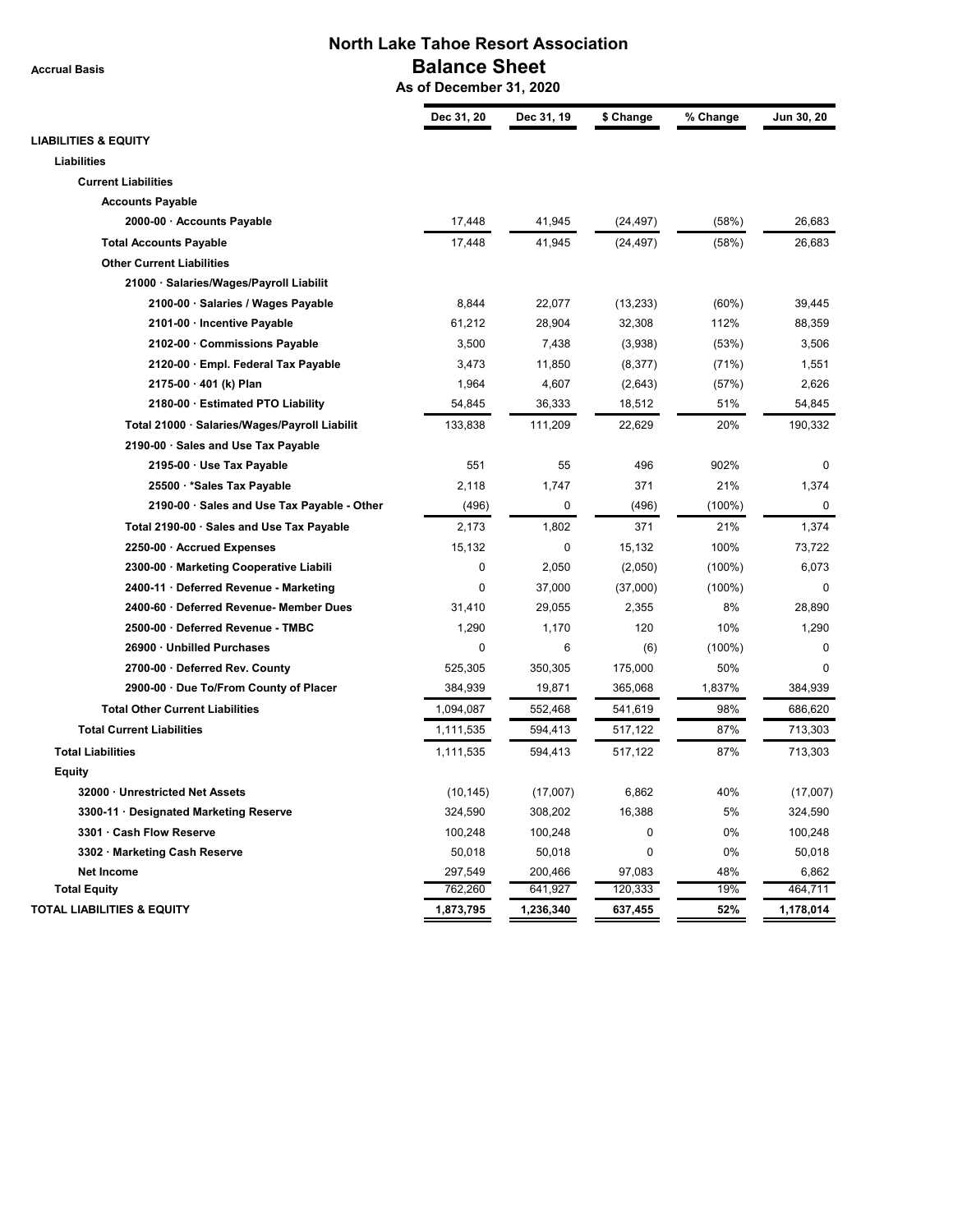| <b>Accrual Basis</b>                                                                                                                                                                                                                                                                |                                                                   | <b>All Departments</b>                                  |                                                                        |                                                                  |                                                                        |                                                                            |                                                                  |  |
|-------------------------------------------------------------------------------------------------------------------------------------------------------------------------------------------------------------------------------------------------------------------------------------|-------------------------------------------------------------------|---------------------------------------------------------|------------------------------------------------------------------------|------------------------------------------------------------------|------------------------------------------------------------------------|----------------------------------------------------------------------------|------------------------------------------------------------------|--|
|                                                                                                                                                                                                                                                                                     | <b>Dec 20</b>                                                     | <b>Budget</b>                                           | \$ Over Budget                                                         | Jul - Dec 20                                                     | <b>YTD Budget</b>                                                      | \$ Over Budget                                                             | Annual Bud                                                       |  |
| <b>Ordinary Income/Expense</b>                                                                                                                                                                                                                                                      |                                                                   |                                                         |                                                                        |                                                                  |                                                                        |                                                                            |                                                                  |  |
| Income<br>4050-00 County of Placer TOT Funding<br>4200-00 · Membership Dues Revenue<br>4250-00 · Revenues-Membership Activities                                                                                                                                                     | 294,448<br>11,914                                                 | 296,198<br>10,417                                       | (1,750)<br>1,498                                                       | 1,495,873<br>68,574                                              | 1.516.124<br>62,500                                                    | (20, 251)<br>6,074                                                         | 4,043,867<br>125,000                                             |  |
| 4250-01 · Community Awards<br>4250-04 · Silent Auction                                                                                                                                                                                                                              | $\mathbf 0$                                                       | 0                                                       | 0                                                                      | 0                                                                | 0                                                                      | 0                                                                          | 19,000                                                           |  |
| 4250-05 · Sponsorships<br>4250-01 · Community Awards - Other                                                                                                                                                                                                                        | 0<br>0                                                            | 0<br>0                                                  | 0<br>$\Omega$                                                          | 0<br>0                                                           | 0<br>0                                                                 | 0<br>0                                                                     | 19,000<br>20,000                                                 |  |
| Total 4250-01 · Community Awards                                                                                                                                                                                                                                                    | 0                                                                 | $\mathbf 0$                                             | $\mathbf 0$                                                            | 0                                                                | $\mathbf 0$                                                            | $\mathbf 0$                                                                | 58,000                                                           |  |
| 4250-02 · Chamber Events                                                                                                                                                                                                                                                            | 0                                                                 | 0                                                       | 0                                                                      | 0                                                                | 1,500                                                                  | (1,500)                                                                    | 6,000                                                            |  |
| 4250-03 · Summer/Winter Rec Luncheon<br>4251-00 · Tues AM Breakfast Club<br>4251-01 · Tues AM Breakfast Club Sponsors                                                                                                                                                               | $\mathbf 0$<br>0                                                  | $\Omega$<br>200                                         | $\mathbf 0$<br>(200)                                                   | $\mathbf 0$<br>0                                                 | 1,500<br>600                                                           | (1,500)<br>(600)                                                           | 2,500<br>2,000                                                   |  |
| 4251-00 · Tues AM Breakfast Club - Other                                                                                                                                                                                                                                            | $\mathbf 0$                                                       | 300                                                     | (300)                                                                  | 0                                                                | 800                                                                    | (800)                                                                      | 4,000                                                            |  |
| Total 4251-00 · Tues AM Breakfast Club                                                                                                                                                                                                                                              | 0                                                                 | 500                                                     | (500)                                                                  | 0                                                                | 1,400                                                                  | (1,400)                                                                    | 6,000                                                            |  |
| 4250-00 · Revenues-Membership Activities - Other                                                                                                                                                                                                                                    | 395                                                               | 0                                                       | 395                                                                    | 2,650                                                            | $\mathbf 0$                                                            | 2,650                                                                      | $\mathbf 0$                                                      |  |
| Total 4250-00 · Revenues-Membership Activities                                                                                                                                                                                                                                      | 395                                                               | 500                                                     | (105)                                                                  | 2,650                                                            | 4,400                                                                  | (1,750)                                                                    | 72,500                                                           |  |
| 4253-00 · Revenue-Other<br>46000 · Merchandise Sales                                                                                                                                                                                                                                | $\mathbf 0$                                                       | $\Omega$                                                | 0                                                                      | 1,525                                                            | 0                                                                      | 1,525                                                                      | 2,500                                                            |  |
| 4502-00 · Non-Retail VIC income<br>4504-00 · Retail Revenue - Other<br>46000 · Merchandise Sales - Other                                                                                                                                                                            | 159<br>$\Omega$<br>4,259                                          | $\mathbf 0$<br>$\Omega$<br>6,000                        | 159<br>n<br>(1,741)                                                    | 1,414<br>560<br>56,772                                           | $\mathbf 0$<br>$\Omega$<br>47,500                                      | 1,414<br>560<br>9,272                                                      | $\mathsf 0$<br>0<br>85,000                                       |  |
| Total 46000 · Merchandise Sales                                                                                                                                                                                                                                                     | 4,418                                                             | 6,000                                                   | (1, 582)                                                               | 58,746                                                           | 47,500                                                                 | 11,246                                                                     | 85,000                                                           |  |
| 4720-00 · Miscellaneous                                                                                                                                                                                                                                                             | 4,193                                                             | 0                                                       | 4,193                                                                  | 4,193                                                            | 0                                                                      | 4,193                                                                      | 0                                                                |  |
| <b>Total Income</b>                                                                                                                                                                                                                                                                 | 315,368                                                           | 313,115                                                 | 2,253                                                                  | 1,631,560                                                        | 1,630,524                                                              | 1,037                                                                      | 4,328,867                                                        |  |
| <b>Gross Profit</b>                                                                                                                                                                                                                                                                 | 315,368                                                           | 313,115                                                 | 2,253                                                                  | 1,631,560                                                        | 1,630,524                                                              | 1,037                                                                      | 4,328,867                                                        |  |
| <b>Expense</b>                                                                                                                                                                                                                                                                      |                                                                   |                                                         |                                                                        |                                                                  |                                                                        |                                                                            |                                                                  |  |
| 5000-00 · Salaries & Wages<br>5010-00 · Sales Commissions<br>5020-00 $\cdot$ P/R - Tax Expense<br>5030 00 · P/R - Health Insurance Expense<br>5040-00 · P/R - Workmans Comp<br>5060-00 $\cdot$ 401 (k)<br>5070-00 Other Benefits and Expenses<br>5000-00 · Salaries & Wages - Other | $\mathbf 0$<br>5,443<br>10,646<br>1,966<br>2,619<br>100<br>87,507 | 0<br>7,049<br>11,750<br>1,128<br>3,308<br>428<br>94,593 | $\mathbf 0$<br>(1,606)<br>(1, 104)<br>838<br>(690)<br>(328)<br>(7,086) | 2,106<br>33,152<br>60,188<br>4,890<br>10,136<br>2,064<br>502,566 | $\mathbf 0$<br>42,293<br>70,500<br>6,766<br>19,850<br>2,568<br>567,561 | 2,106<br>(9, 141)<br>(10, 312)<br>(1,876)<br>(9,714)<br>(504)<br>(64, 994) | 0<br>84,586<br>141,000<br>13,532<br>39,700<br>5,135<br>1,135,121 |  |
| Total 5000-00 · Salaries & Wages                                                                                                                                                                                                                                                    | 108,280                                                           | 118,256                                                 | (9,976)                                                                | 615,102                                                          | 709,537                                                                | (94, 435)                                                                  | 1,419,074                                                        |  |
| $5100-00 \cdot$ Rent<br>$5110-00 \cdot$ Utilities<br>5140-00 · Repairs & Maintenance<br>5150-00 · Office - Cleaning<br>5100-00 · Rent - Other                                                                                                                                       | 943<br>1,282<br>600<br>13,144                                     | 977<br>888<br>1,058<br>12,648                           | (33)<br>393<br>(458)<br>496                                            | 4,950<br>2,032<br>3,350<br>80,056                                | 5,775<br>5,330<br>6,350<br>75,886                                      | (825)<br>(3, 298)<br>(3,000)<br>4,170                                      | 11,655<br>10,660<br>12,700<br>152,798                            |  |
| Total 5100-00 · Rent                                                                                                                                                                                                                                                                | 15,969                                                            | 15,571                                                  | 398                                                                    | 90,388                                                           | 93,341                                                                 | (2,953)                                                                    | 187,813                                                          |  |
| 5310-00 · Telephone<br>5320-00 · Telephone                                                                                                                                                                                                                                          | 2,320                                                             | 1,924                                                   | 396                                                                    | 13,789                                                           | 11,544                                                                 | 2,245                                                                      | 23,088                                                           |  |
| Total 5310-00 · Telephone                                                                                                                                                                                                                                                           | 2,320                                                             | 1,924                                                   | 396                                                                    | 13,789                                                           | 11,544                                                                 | 2,245                                                                      | 23,088                                                           |  |
| 5420-00 · Mail - USPS                                                                                                                                                                                                                                                               | 100                                                               | 127                                                     | (27)                                                                   | 531                                                              | 760                                                                    | (229)                                                                      | 1,520                                                            |  |
| 5510-00 · Insurance/Bonding<br>$5520-00 \cdot$ Supplies                                                                                                                                                                                                                             | 1,665                                                             | 1,692                                                   | (27)                                                                   | 6,248                                                            | 10,150                                                                 | (3,902)                                                                    | 20,300                                                           |  |
| 5525-00 · Supplies- Computer<br>5520-00 · Supplies - Other                                                                                                                                                                                                                          | $\pmb{0}$<br>329                                                  | 287<br>7,598                                            | (287)<br>(7, 269)                                                      | 1,610<br>6,348                                                   | 1,720<br>45,587                                                        | (110)<br>(39, 239)                                                         | 3,440<br>91,174                                                  |  |
| Total 5520-00 · Supplies                                                                                                                                                                                                                                                            | 329                                                               | 7,885                                                   | (7, 555)                                                               | 7,958                                                            | 47,307                                                                 | (39, 349)                                                                  | 94,614                                                           |  |
| 5610-00 Depreciation<br>5700-00 · Equipment Support & Maintenance<br>5710-00 · Taxes, Licenses & Fees<br>5740-00 · Equipment Rental/Leasing<br>5800-00 · Training Seminars<br>5850-00 · Artist of Month - Commissions                                                               | 112<br>2,415<br>1,059<br>484<br>0<br>92                           | $\mathbf 0$<br>2,267<br>1,025<br>969<br>1,667<br>250    | 112<br>148<br>34<br>(485)<br>(1,667)<br>(158)                          | 306<br>16,449<br>5,166<br>2,657<br>66<br>1,010                   | 0<br>13,600<br>6,150<br>5,815<br>10,000<br>1,500                       | 306<br>2,849<br>(984)<br>(3, 158)<br>(9,934)<br>(490)                      | 0<br>27,200<br>12,300<br>11,630<br>22,000<br>3,000               |  |
| 5900-00 · Professional Fees<br>5910-00 · Professional Fees - Attorneys<br>5920-00 · Professional Fees - Accountant<br>5921-00 · Professional Fees - Other                                                                                                                           | 220<br>4,800<br>6,240                                             | 750<br>0<br>8,750                                       | (530)<br>4,800<br>(2, 510)                                             | 1,600<br>21,800<br>31,200                                        | 4,500<br>26,000<br>49,500                                              | (2,900)<br>(4, 200)<br>(18, 300)                                           | 9,000<br>26,000<br>134,000                                       |  |
| Total 5900-00 · Professional Fees                                                                                                                                                                                                                                                   | 11,260                                                            | 9,500                                                   | 1,760                                                                  | 54,600                                                           | 80,000                                                                 | (25, 400)                                                                  | 169,000                                                          |  |
| 5941-00 · Research & Planning                                                                                                                                                                                                                                                       | 0                                                                 | 1,250                                                   | (1,250)                                                                | $\pmb{0}$                                                        | 17,500                                                                 | (17,500)                                                                   | 55,000                                                           |  |
| $6020-00 \cdot$ Programs<br>6016-00 · Special Event Partnership<br>6018-00 · Business Assoc. Grants                                                                                                                                                                                 | $\pmb{0}$<br>0                                                    | 1,250<br>0                                              | (1,250)<br>0                                                           | 131<br>0                                                         | 6,250<br>0                                                             | (6, 119)<br>0                                                              | 50,000<br>30,000                                                 |  |
| Total 6020-00 · Programs                                                                                                                                                                                                                                                            | $\mathbf 0$                                                       | 1,250                                                   | (1,250)                                                                | 131                                                              | 6,250                                                                  | (6, 119)                                                                   | 80,000                                                           |  |

6420-00 · Events 6420-01 · Sponsorships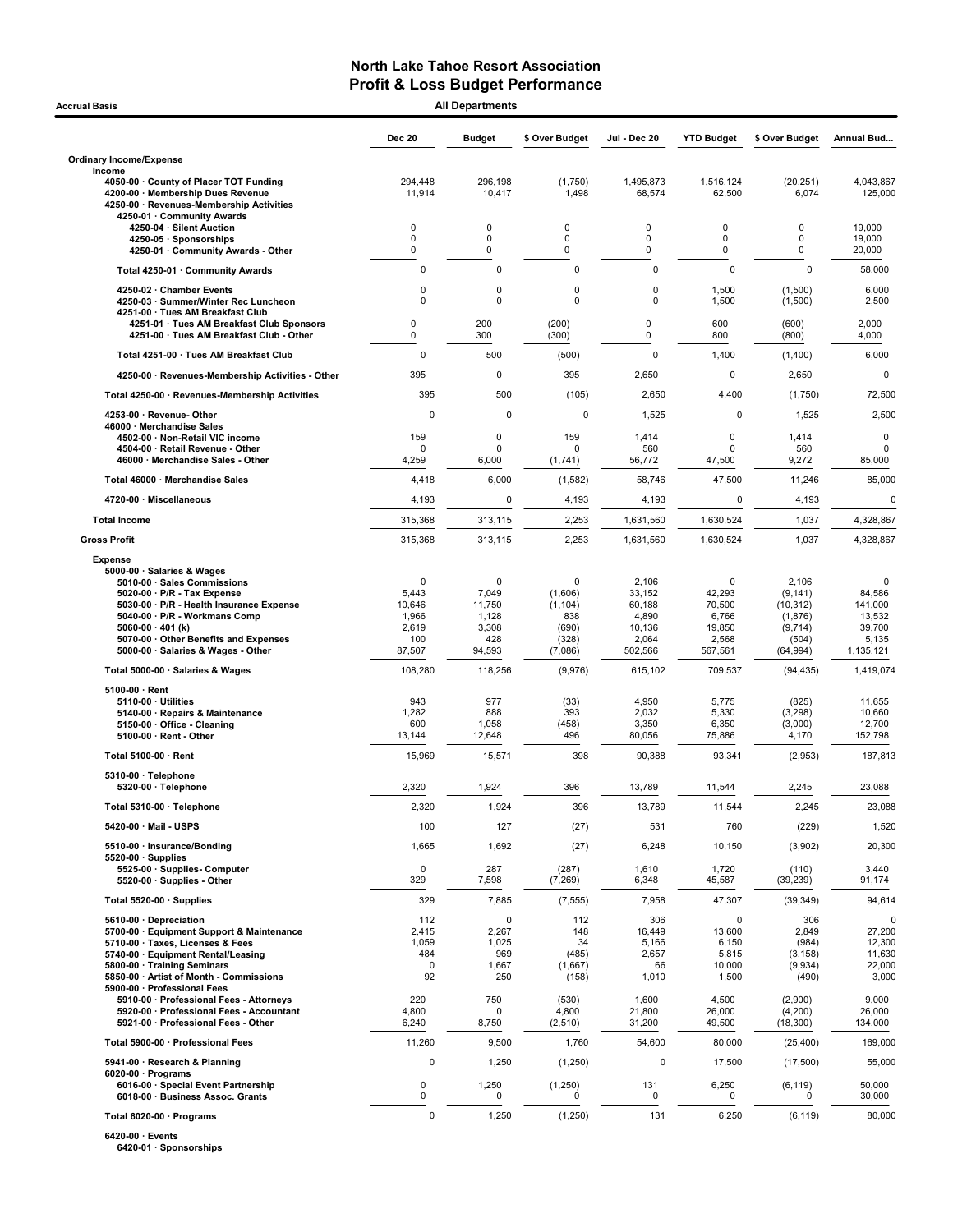Accrual Basis **Accrual Basis All Departments** 

|                                                                                | <b>Dec 20</b>      | <b>Budget</b>     | \$ Over Budget | Jul - Dec 20         | <b>YTD Budget</b>    | \$ Over Budget    | Annual Bud      |
|--------------------------------------------------------------------------------|--------------------|-------------------|----------------|----------------------|----------------------|-------------------|-----------------|
| 6421-01 · 4th of July Fireworks                                                | $\mathbf 0$        | 0                 | 0              | 0                    | 0                    | 0                 | 20,000          |
| 6421-04 · Broken Arrow Skyrace                                                 | $\mathbf 0$        | $\Omega$          | 0              | 0                    | 0                    | $\mathbf 0$       | 25,400          |
| $6421-06 \cdot$ Spartan                                                        | $\mathbf 0$        | $\mathbf 0$       | 0              | 0                    | 0                    | $\mathbf 0$       | 180,900         |
| 6421-07 · Tahoe Lacrosse Tournament                                            | $\Omega$           | $\mathbf 0$       | 0              | 0                    | 0                    | $\mathbf 0$       | 6,000           |
| 6421-10 · WinterWonderGrass - Tahoe                                            | $\mathbf 0$        | $\mathbf 0$       | 0              | 0                    | 0                    | $\mathbf 0$       | 24,400          |
| 6421-17 · Enduro                                                               | $\mathbf 0$        | $\mathbf 0$       | 0              | 0                    | 0                    | $\mathbf 0$       | 31,500          |
| 6420-01 · Sponsorships - Other                                                 | $\mathbf 0$        | $\mathbf 0$       | 0              | 0                    | 0                    | $\mathbf 0$       | 240,800         |
| Total 6420-01 · Sponsorships                                                   | 0                  | $\mathbf 0$       | 0              | $\mathbf 0$          | 0                    | $\mathbf 0$       | 529,000         |
| 6421-00 · New Event Development<br>6424-00 · Event Operation Expenses          | 0<br>0             | 0<br>500          | 0<br>(500)     | 4,000<br>$\mathbf 0$ | 2,500<br>1,500       | 1,500<br>(1,500)  | 30,000<br>6,000 |
| Total 6420-00 · Events                                                         | 0                  | 500               | (500)          | 4,000                | 4,000                | $\mathbf 0$       | 565,000         |
| 6423-00 · Membership Activities                                                |                    |                   |                |                      |                      |                   |                 |
| 6434-00 Community Awards Dinner                                                | 0                  | 0                 | 0              | 295                  | $\mathbf 0$          | 295               | 28,000          |
| 6436-00 · Membership - Wnt/Sum Rec Lunch                                       | 0                  | $\mathbf 0$       | $\mathbf 0$    | $\mathbf 0$          | 500                  | (500)             | 1,000           |
| 6437-00 · Tuesday Morning Breakfast Club                                       | 0                  | 225               | (225)          | $\mathbf 0$          | 600                  | (600)             | 3,000           |
| 6442-00 · Public Relations/Website<br>6423-00 · Membership Activities - Other  | 580<br>$\mathbf 0$ | 417<br>417        | 163<br>(417)   | 3,734<br>915         | 2,500<br>2,500       | 1,234<br>(1, 585) | 5,000<br>5,000  |
| Total 6423-00 · Membership Activities                                          | 580                | 1,058             | (479)          | 4,944                | 6,100                | (1, 156)          | 42,000          |
|                                                                                | 98,062             | 98.062            | 0              |                      |                      | 0                 | 1,000,000       |
| 6730-00 · Marketing Cooperative/Media<br>6740-00 · Media/Collateral/Production | 0                  | 1,667             | (1,667)        | 361,210<br>0         | 361,210<br>10,000    | (10,000)          | 20,000          |
| 6742-00 · Non-NLT Co-Op Marketing Program                                      | 380                | 23,000            | (22, 620)      | 2,032                | 94,000               | (91, 968)         | 232,000         |
| 6743-00 · BACC Marketing Programs                                              |                    |                   |                |                      |                      |                   |                 |
| 6743-01 · Year Round Shopping Campaign                                         | 13,350             | 1,000             | 12,350         | 13,350               | 4,000                | 9,350             | 10,000          |
| 6743-03 · Winter Lakeside Campaign                                             | 0                  | 1,000             | (1,000)        | $\mathbf 0$          | 4,000                | (4,000)           | 10,000          |
| 6743-04 · Summerlong Music Campaign                                            | 0                  | 1,000             | (1,000)        | $\mathbf 0$          | 4,000                | (4,000)           | 10,000          |
| 6743-05 · Summer Mountain Campaign                                             | 0                  | 1,000             | (1,000)        | $\mathbf 0$          | 4,000                | (4,000)           | 10,000          |
| 6743-06 · COVID Summer Recovery Campaign                                       | 0                  | 4,000             | (4,000)        | $\mathbf 0$          | 16,000               | (16,000)          | 40,000          |
| 6743-07 · Winter Regional Campaign                                             | 18,027             | 0                 | 18,027         | 18,027               | $\mathbf 0$          | 18,027            | $\mathbf 0$     |
| Total 6743-00 · BACC Marketing Programs                                        | 31,377             | 8,000             | 23,377         | 31,377               | 32,000               | (623)             | 80,000          |
| 7500-00 · Trade Shows/Travel<br>8100-00 · Cost of Goods Sold                   | 0                  | 1,250             | (1,250)        | 395                  | 7,500                | (7, 105)          | 15,000          |
| 51100 · Freight and Shipping Costs                                             | 14                 | 125               | (111)          | 1,012                | 750                  | 262               | 1,500           |
| 59900 · POS Inventory Adjustments                                              | 0                  | $\mathbf 0$       | $\Omega$       | 478                  | 0                    | 478               | $\mathbf 0$     |
| 8100-01 · CGS - Other                                                          | (58, 178)          | $\mathbf 0$       | (58, 178)      | $\mathbf 0$          | 0                    | $\Omega$          | $\mathbf 0$     |
| 8100-00 · Cost of Goods Sold - Other                                           | 2,408              | 2,682             | (274)          | 30,204               | 21,233               | 8,971             | 38,000          |
| Total 8100-00 · Cost of Goods Sold                                             | (55, 755)          | 2,807             | (58, 562)      | 31,694               | 21,983               | 9,711             | 39,500          |
| 8200-00 · Associate Relations                                                  | 754                | 135               | 618            | 2,014                | 789                  | 1,225             | 1,600           |
| 8300-00 · Board Functions                                                      | 330                | 500               | (170)          | 2,244                | 4,000                | (1,756)           | 7,000           |
| 8500-00 · Credit Card Fees                                                     | 197                | 282               | (85)           | 2,436                | 2,233                | 203               | 5,850           |
| 8600-00 · Additional Opportunites                                              | 59,557             | 10,000            | 49,557         | 71,317               | 60,000               | 11,317            | 120,000         |
| 8700-00 · Automobile Expenses                                                  | 178                | 466               | (287)          | 1,467                | 2,657                | (1, 189)          | 5,450           |
| 8750-00 · Meals/Meetings                                                       | 15                 | 763               | (748)          | 262                  | 4,325                | (4,063)           | 8,900           |
| 8810-00 · Dues & Subscriptions<br>8910-00 · Travel                             | 604<br>0           | 1,513<br>$\Omega$ | (909)          | 3,946<br>0           | 8,820<br>$\mathbf 0$ | (4, 874)          | 17,900          |
| 8920-00 · Bad Debt                                                             | 87                 | $\Omega$          | 0<br>87        | 372                  | $\mathbf 0$          | 0<br>372          | 12,600<br>0     |
| <b>Total Expense</b>                                                           | 280,453            | 313,634           | (33, 181)      | 1,334,110            | 1,633,070            | (298,960)         | 4,299,338       |
| <b>Net Ordinary Income</b>                                                     | 34,916             | (519)             | 35,435         | 297.451              | (2, 546)             | 299,997           | 29,529          |
| Other Income/Expense                                                           |                    |                   |                |                      |                      |                   |                 |
| Other Income<br>4700-00 · Revenues- Interest & Investment                      | 15                 | 0                 | 15             | 98                   | 0                    | 98                | 0               |
| <b>Total Other Income</b>                                                      | 15                 | $\pmb{0}$         | 15             | 98                   | $\mathbf 0$          | 98                | 0               |
| <b>Other Expense</b>                                                           |                    |                   |                |                      |                      |                   |                 |
| 8990-00 · Allocated                                                            | 0                  | 0                 | 0              | 0                    | (0)                  | 0                 | $\mathbf 0$     |
| <b>Total Other Expense</b>                                                     | 0                  | $\mathbf 0$       | 0              | $\mathbf 0$          | (0)                  | $\mathsf 0$       | 0               |
| <b>Net Other Income</b>                                                        | 15                 | 0                 | 15             | 98                   | 0                    | 98                | (0)             |
| Net Income                                                                     | 34,930             | (519)             | 35,449         | 297,549              | (2, 546)             | 300,095           | 29,529          |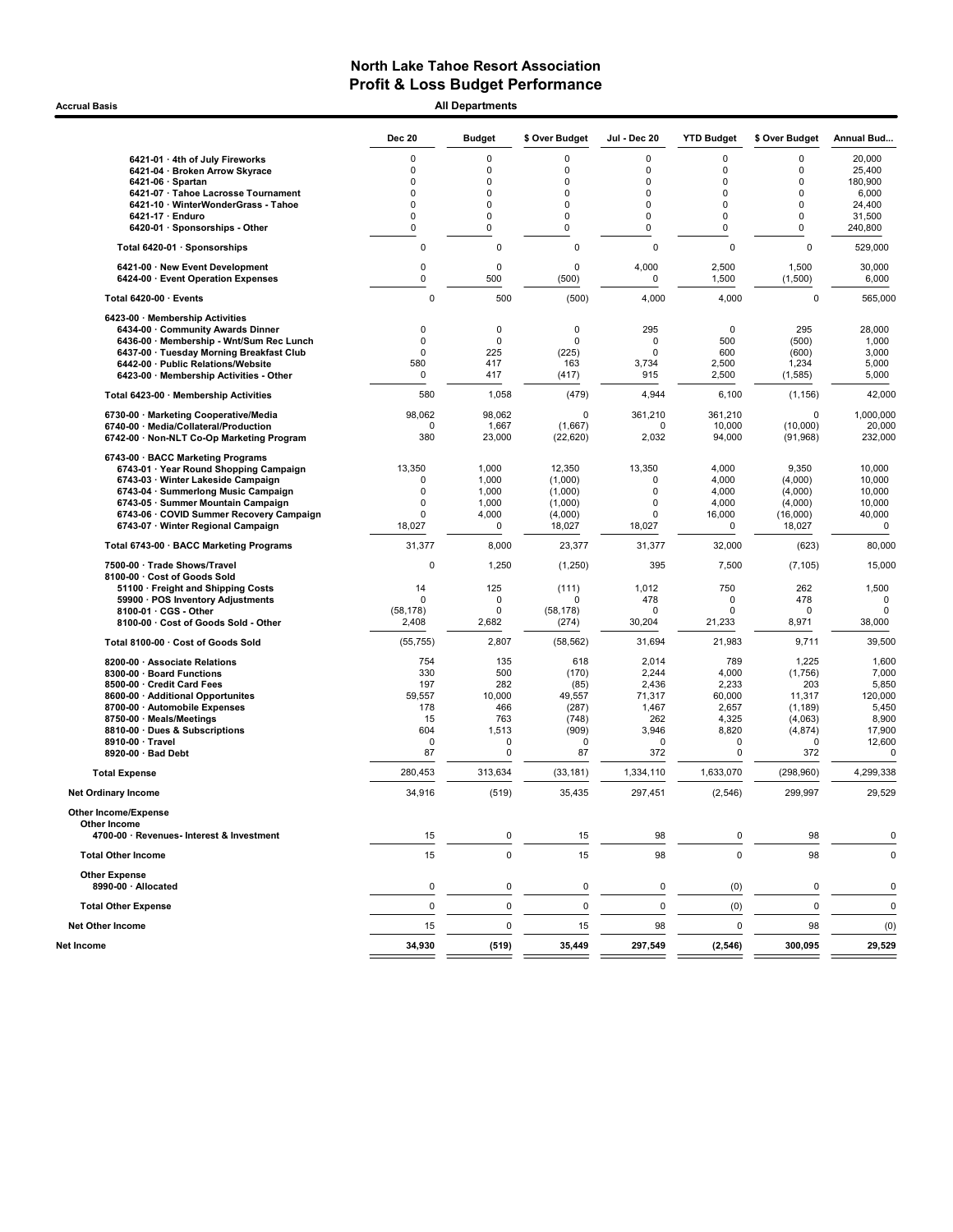# North Lake Tahoe Resort Association Profit & Loss Prev Year Comparison

Accrual Basis July through December 2020

|                                                                                                                                                                                                                                                                                                                                               | Jul - Dec 20                                                                    | Jul - Dec 19                                                                     | \$ Change                                                              | % Change                                                |
|-----------------------------------------------------------------------------------------------------------------------------------------------------------------------------------------------------------------------------------------------------------------------------------------------------------------------------------------------|---------------------------------------------------------------------------------|----------------------------------------------------------------------------------|------------------------------------------------------------------------|---------------------------------------------------------|
| Ordinary Income/Expense<br>Income                                                                                                                                                                                                                                                                                                             |                                                                                 |                                                                                  |                                                                        |                                                         |
| 4050-00 County of Placer TOT Funding<br>4200-00 · Membership Dues Revenue<br>4250-00 · Revenues-Membership Activities                                                                                                                                                                                                                         | 1,495,873<br>68,574                                                             | 1,819,772<br>67,155                                                              | (323, 899)<br>1,420                                                    | (18)%<br>2%                                             |
| 4251-00 · Tues AM Breakfast Club                                                                                                                                                                                                                                                                                                              | 0                                                                               | 2,955                                                                            | (2,955)                                                                | (100)%                                                  |
| 4250-00 · Revenues-Membership Activities - Other                                                                                                                                                                                                                                                                                              | 2,650                                                                           | 4,096                                                                            | (1, 446)                                                               | (35)%                                                   |
| Total 4250-00 · Revenues-Membership Activities                                                                                                                                                                                                                                                                                                | 2,650                                                                           | 7,051                                                                            | (4, 401)                                                               | (62)%                                                   |
| 4253-00 · Revenue- Other<br>4350-00 · Special Events (Marketing)                                                                                                                                                                                                                                                                              | 1,525<br>0                                                                      | 1,000<br>0                                                                       | 525<br>$\Omega$                                                        | 53%<br>0%                                               |
| 4600-00 · Commissions<br>4601-00 · Commissions - South Shore<br>4600-00 · Commissions - Other                                                                                                                                                                                                                                                 | $\mathbf 0$<br>$\mathbf 0$                                                      | 6,563<br>27,764                                                                  | (6, 563)<br>(27, 764)                                                  | (100)%<br>(100)%                                        |
| Total 4600-00 · Commissions                                                                                                                                                                                                                                                                                                                   | $\pmb{0}$                                                                       | 34,327                                                                           | (34, 327)                                                              | (100)%                                                  |
| 46000 · Merchandise Sales<br>4502-00 · Non-Retail VIC income<br>4504-00 · Retail Revenue - Other<br>46000 · Merchandise Sales - Other                                                                                                                                                                                                         | 1,414<br>560<br>56,772                                                          | 383<br>0<br>68,959                                                               | 1,031<br>560<br>(12, 187)                                              | 269%<br>100%<br>(18)%                                   |
| Total 46000 · Merchandise Sales                                                                                                                                                                                                                                                                                                               | 58,746                                                                          | 69,342                                                                           | (10, 596)                                                              | (15)%                                                   |
| 4720-00 · Miscellaneous                                                                                                                                                                                                                                                                                                                       | 4,193                                                                           | 0                                                                                | 4,193                                                                  | 100%                                                    |
| <b>Total Income</b>                                                                                                                                                                                                                                                                                                                           | 1,631,560                                                                       | 1,998,647                                                                        | (367, 087)                                                             | (18)%                                                   |
| <b>Gross Profit</b>                                                                                                                                                                                                                                                                                                                           | 1,631,560                                                                       | 1,998,647                                                                        | (367,087)                                                              | (18)%                                                   |
| <b>Expense</b><br>5000-00 · Salaries & Wages<br>5000-01 · In-Market Administration<br>5010-00 · Sales Commissions<br>$5020-00 \cdot P/R$ - Tax Expense<br>5030-00 · P/R - Health Insurance Expense<br>5040-00 · P/R - Workmans Comp<br>5060-00 $\cdot$ 401 (k)<br>5070-00 · Other Benefits and Expenses<br>5000-00 · Salaries & Wages - Other | $\mathbf 0$<br>2,106<br>33,152<br>60,188<br>4,890<br>10,136<br>2,064<br>502,566 | $\mathbf 0$<br>12,013<br>36,410<br>65,982<br>4,879<br>17,704<br>1,926<br>410,857 | 0<br>(9,907)<br>(3,258)<br>(5, 794)<br>11<br>(7, 568)<br>137<br>91,709 | 0%<br>(83)%<br>(9)%<br>(9)%<br>0%<br>(43)%<br>7%<br>22% |
| Total 5000-00 · Salaries & Wages                                                                                                                                                                                                                                                                                                              | 615,102                                                                         | 549,771                                                                          | 65,331                                                                 | 12%                                                     |
| $5100-00 \cdot$ Rent<br>$5110-00 \cdot$ Utilities<br>5140-00 · Repairs & Maintenance<br>5150-00 · Office - Cleaning<br>5100-00 · Rent - Other                                                                                                                                                                                                 | 4,950<br>2,032<br>3,350<br>80,056                                               | 4,998<br>3,405<br>4,450<br>78,348                                                | (48)<br>(1, 373)<br>(1,100)<br>1,708                                   | (1)%<br>(40)%<br>(25)%<br>2%                            |
| Total 5100-00 · Rent                                                                                                                                                                                                                                                                                                                          | 90,388                                                                          | 91,201                                                                           | (813)                                                                  | (1)%                                                    |
| 5310-00 · Telephone<br>5320-00 · Telephone                                                                                                                                                                                                                                                                                                    | 13,789                                                                          | 10,697                                                                           | 3.092                                                                  | 29%                                                     |
| Total 5310-00 · Telephone                                                                                                                                                                                                                                                                                                                     | 13,789                                                                          | 10,697                                                                           | 3,092                                                                  | 29%                                                     |
| 5420-00 · Mail - USPS                                                                                                                                                                                                                                                                                                                         | 531                                                                             | 917                                                                              | (386)                                                                  | (42)%                                                   |
| 5510-00 · Insurance/Bonding<br>$5520-00 \cdot$ Supplies<br>5525-00 · Supplies- Computer<br>5520-00 · Supplies - Other                                                                                                                                                                                                                         | 6,248<br>1,610<br>6,348                                                         | 8,012<br>585<br>9,989                                                            | (1,764)<br>1,025<br>(3,642)                                            | (22)%<br>175%<br>(37)%                                  |
| Total 5520-00 $\cdot$ Supplies                                                                                                                                                                                                                                                                                                                | 7,958                                                                           | 10,574                                                                           | (2,616)                                                                | (25)%                                                   |
| 5610-00 Depreciation<br>5700-00 · Equipment Support & Maintenance<br>5710-00 · Taxes, Licenses & Fees<br>5740-00 · Equipment Rental/Leasing<br>5800-00 · Training Seminars<br>5850-00 · Artist of Month - Commissions<br>5900-00 · Professional Fees                                                                                          | 306<br>16,449<br>5,166<br>2,657<br>66<br>1,010                                  | 708<br>11,568<br>5,746<br>5,461<br>1,255<br>2,622                                | (402)<br>4,881<br>(580)<br>(2,804)<br>(1, 189)<br>(1,611)              | (57)%<br>42%<br>(10)%<br>(51)%<br>(95)%<br>(62)%        |
| 5910-00 · Professional Fees - Attorneys<br>5920-00 · Professional Fees - Accountant<br>5921-00 · Professional Fees - Other                                                                                                                                                                                                                    | 1,600<br>21,800<br>31,200                                                       | 2,720<br>18,800<br>58,898                                                        | (1, 120)<br>3,000<br>(27, 698)                                         | (41)%<br>16%<br>(47)%                                   |
| Total 5900-00 · Professional Fees                                                                                                                                                                                                                                                                                                             | 54,600                                                                          | 80,418                                                                           | (25, 818)                                                              | (32)%                                                   |

6020-00 · Programs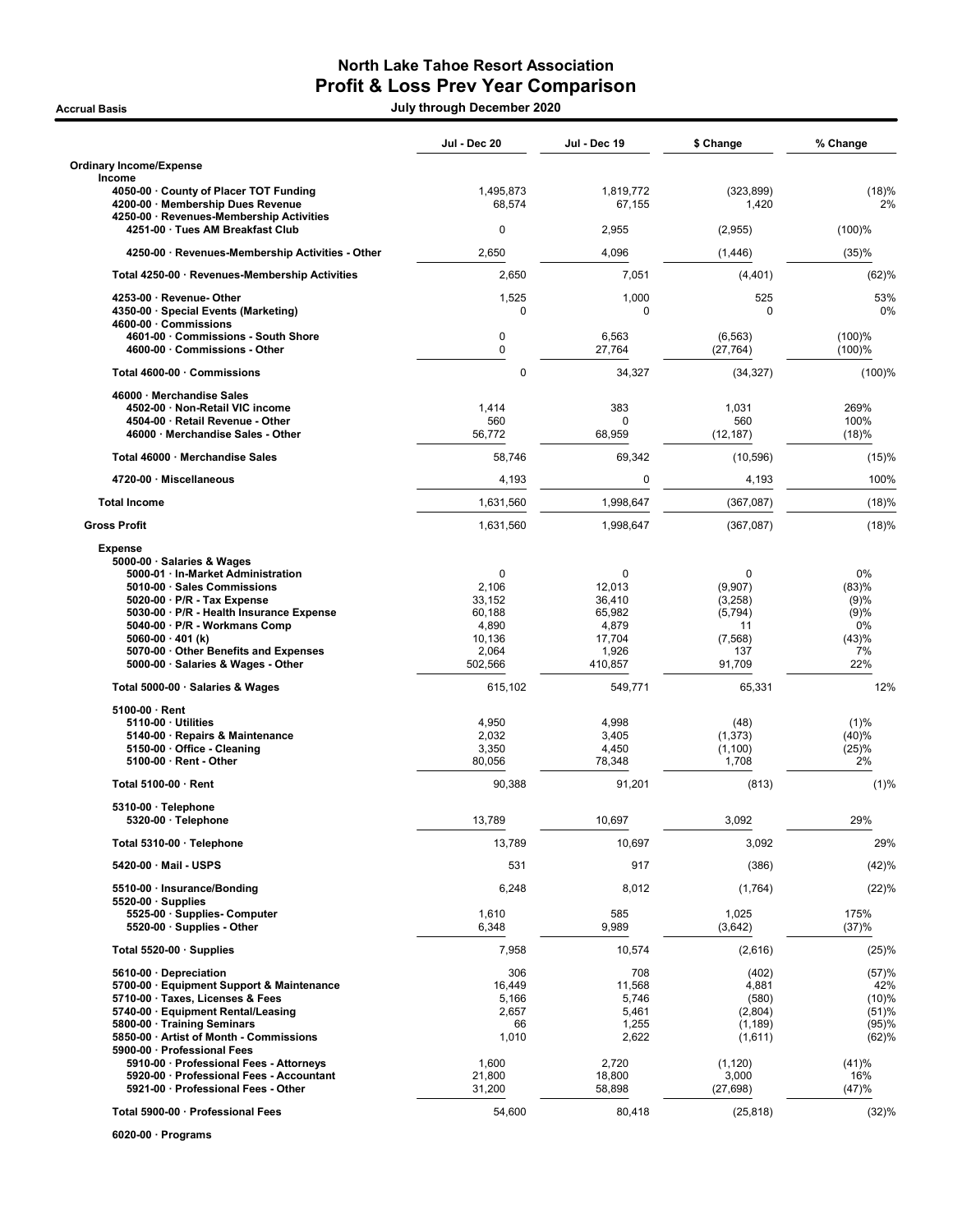# North Lake Tahoe Resort Association Profit & Loss Prev Year Comparison

Accrual Basis July through December 2020

|                                                                                    | Jul - Dec 20         | Jul - Dec 19     | \$ Change             | % Change         |
|------------------------------------------------------------------------------------|----------------------|------------------|-----------------------|------------------|
| 6016-00 · Special Event Partnership                                                | 131                  | 0                | 131                   | 100%             |
| Total 6020-00 · Programs                                                           | 131                  | 0                | 131                   | 100%             |
| $6420-00 \cdot$ Events                                                             |                      |                  |                       |                  |
| 6420-01 · Sponsorships<br>6023-00 · Autumn Food & Wine                             | 0                    | 34,668           | (34, 668)             | (100)%           |
| $6421-06 \cdot$ Spartan                                                            | 0                    | 254,019          | (254, 019)            | (100)%           |
| 6421-10 · WinterWonderGrass - Tahoe<br>6421-16 · Mountain Travel Symposium         | 0<br>0               | 180<br>5,000     | (180)<br>(5,000)      | (100)%<br>(100)% |
| Total 6420-01 · Sponsorships                                                       | 0                    | 293,867          | (293, 867)            | (100)%           |
| 6421-00 · New Event Development<br>6424-00 · Event Operation Expenses              | 4,000<br>$\mathbf 0$ | 220<br>1,617     | 3,780<br>(1,617)      | 1,718%<br>(100)% |
| Total 6420-00 · Events                                                             | 4,000                | 295,704          | (291, 704)            | (99)%            |
| 6423-00 · Membership Activities                                                    |                      |                  |                       |                  |
| 6434-00 · Community Awards Dinner<br>6436-00 · Membership - Wnt/Sum Rec Lunch      | 295<br>0             | 6,140<br>633     | (5,845)<br>(633)      | (95)%<br>(100)%  |
| 6437-00 · Tuesday Morning Breakfast Club                                           | $\Omega$             | 2,211            | (2,211)               | (100)%           |
| 6442-00 · Public Relations/Website                                                 | 3,734                | 3,003            | 731                   | 24%              |
| $6444-00 \cdot Trades$                                                             | 0                    | 0                | 0                     | 0%               |
| 6423-00 · Membership Activities - Other                                            | 915                  | 1,129            | (214)                 | (19)%            |
| Total 6423-00 · Membership Activities                                              | 4,944                | 13,116           | (8, 172)              | (62)%            |
| 6730-00 · Marketing Cooperative/Media<br>6742-00 · Non-NLT Co-Op Marketing Program | 361.210<br>2,032     | 637,976<br>6,115 | (276, 766)<br>(4,083) | (43)%<br>(67)%   |
| 6743-00 · BACC Marketing Programs                                                  |                      |                  |                       |                  |
| 6743-01 · Year Round Shopping Campaign<br>6743-04 · Summerlong Music Campaign      | 13,350<br>0          | 5,450<br>0       | 7,900<br>0            | 145%<br>$0\%$    |
| 6743-05 · Summer Mountain Campaign                                                 | 0                    | 0                | $\mathbf 0$           | 0%               |
| 6743-07 · Winter Regional Campaign                                                 | 18,027               | 0                | 18,027                | 100%             |
| Total 6743-00 · BACC Marketing Programs                                            | 31,377               | 5,450            | 25,927                | 476%             |
| 7500-00 · Trade Shows/Travel                                                       | 395                  | 0                | 395                   | 100%             |
| 8100-00 · Cost of Goods Sold<br>51100 · Freight and Shipping Costs                 | 1,012                | 754              | 258                   | 34%              |
| 52500 · Purchase Discounts                                                         | 0                    | (1)              | 1                     | 100%             |
| 59900 · POS Inventory Adjustments                                                  | 478                  | 116              | 362                   | 311%             |
| $8100-01 \cdot \text{CGS} - \text{Other}$                                          | 0                    | 0                | 0                     | 0%               |
| 8100-00 · Cost of Goods Sold - Other                                               | 30,204               | 37,729           | (7, 525)              | (20)%            |
| Total 8100-00 · Cost of Goods Sold                                                 | 31,694               | 38,599           | (6,905)               | (18)%            |
| 8200-00 · Associate Relations<br>8300-00 · Board Functions                         | 2,014<br>2,244       | 940<br>9,212     | 1,074<br>(6,968)      | 114%<br>(76)%    |
| 8500-00 · Credit Card Fees                                                         | 2,436                | 3,522            | (1,086)               | (31)%            |
| 8600-00 · Additional Opportunites                                                  | 71,317               | 0                | 71,317                | 100%             |
| 8700-00 · Automobile Expenses                                                      | 1,467                | 1,363            | 104                   | 8%               |
| 8750-00 · Meals/Meetings                                                           | 262                  | 1,044            | (782)                 | (75)%            |
| 8810-00 · Dues & Subscriptions<br>8920-00 · Bad Debt                               | 3,946<br>372         | 4,193<br>2,138   | (247)<br>(1,766)      | (6)%<br>(83)%    |
| <b>Total Expense</b>                                                               | 1,334,110            | 1,798,320        | (464, 210)            | (26)%            |
| <b>Net Ordinary Income</b>                                                         | 297,451              | 200,327          | 97,124                | 49%              |
| <b>Other Income/Expense</b>                                                        |                      |                  |                       |                  |
| <b>Other Income</b><br>4700-00 · Revenues- Interest & Investment                   | 98                   | 140              | (41)                  | (30)%            |
| <b>Total Other Income</b>                                                          | 98                   | 140              | (41)                  | (30)%            |
| <b>Other Expense</b>                                                               |                      |                  |                       |                  |
| <b>Balancing Adjustments</b>                                                       | 0                    | 0                | 0                     | 0%               |
| 8990-00 · Allocated                                                                | 0                    | 0                | 0                     | 0%               |
| <b>Total Other Expense</b>                                                         | $\mathbf 0$          | $\mathbf 0$      | $\mathbf 0$           | 0%               |
| <b>Net Other Income</b>                                                            | 98                   | 140              | (41)                  | (30)%            |
| Net Income                                                                         | 297,549              | 200,466          | 97,082                | 48%              |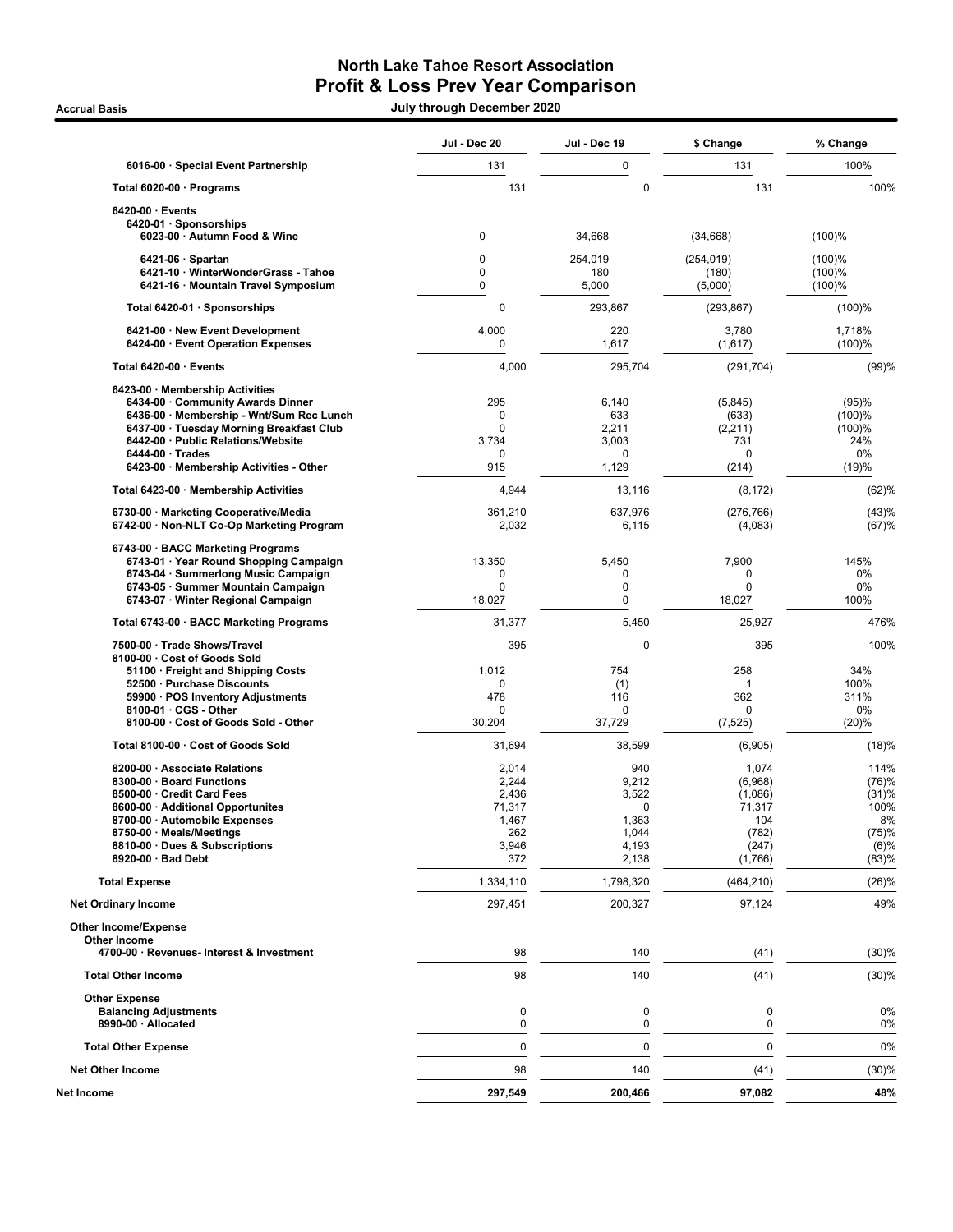Accrual Basis **11 - Marketing** 

|                                                                                | <b>Dec 20</b>              | <b>Budget</b>    | \$ Over Budget         | <b>Jul - Dec 20</b> | <b>YTD Budget</b>     | \$ Over Budget      | <b>Annual Budget</b>  |
|--------------------------------------------------------------------------------|----------------------------|------------------|------------------------|---------------------|-----------------------|---------------------|-----------------------|
| <b>Ordinary Income/Expense</b><br>Income                                       |                            |                  |                        |                     |                       |                     |                       |
| 4050-00 · County of Placer TOT Funding<br>4253-00 · Revenue- Other             | 205,610<br>0               | 207,360<br>0     | (1,750)<br>$\Omega$    | 983,094<br>1,525    | 1,003,344<br>$\Omega$ | (20, 250)<br>1,525  | 2,983,682<br>$\Omega$ |
| <b>Total Income</b>                                                            | 205,610                    | 207,360          | (1,750)                | 984,619             | 1,003,344             | (18, 725)           | 2,983,682             |
| <b>Gross Profit</b>                                                            | 205,610                    | 207,360          | (1,750)                | 984,619             | 1,003,344             | (18, 725)           | 2,983,682             |
| <b>Expense</b>                                                                 |                            |                  |                        |                     |                       |                     |                       |
| 5000-00 · Salaries & Wages<br>5020-00 · P/R - Tax Expense                      | 2,184                      | 1,667            | 518                    | 8,754               | 10,000                | (1,246)             | 20,000                |
| 5030-00 · P/R - Health Insurance Expense<br>5040-00 · P/R - Workmans Comp      | 4,634<br>958               | 4,000<br>125     | 634<br>833             | 16,534<br>2,015     | 24,000<br>750         | (7, 466)<br>1,265   | 48,000<br>1,500       |
| 5060-00 $\cdot$ 401 (k)<br>5070-00 · Other Benefits and Expenses               | 1,289<br>32                | 833<br>142       | 456<br>(110)           | 5,253<br>610        | 5,000<br>850          | 253<br>(240)        | 10,000<br>1,700       |
| 5000-00 · Salaries & Wages - Other<br>Total 5000-00 · Salaries & Wages         | 34,026<br>43,125           | 22,299<br>29,066 | 11,727<br>14,059       | 142,077<br>175,242  | 133,796<br>174,396    | 8,281<br>846        | 267,592<br>348,792    |
| 5100-00 · Rent                                                                 |                            |                  |                        |                     |                       |                     |                       |
| 5110-00 · Utilities<br>5140-00 · Repairs & Maintenance                         | 125<br>74                  | 160<br>75        | (35)<br>(1)            | 844<br>111          | 875<br>450            | (31)<br>(339)       | 1,855<br>900          |
| 5150-00 · Office - Cleaning<br>5100-00 · Rent - Other                          | 180<br>1,919               | 250<br>2,229     | (70)<br>(310)          | 1,115<br>13,043     | 1,500<br>13,376       | (385)<br>(333)      | 3,000<br>27,777       |
| Total 5100-00 · Rent                                                           | 2,298                      | 2,714            | (416)                  | 15,114              | 16,201                | (1,087)             | 33,532                |
| 5310-00 · Telephone                                                            |                            |                  |                        |                     |                       |                     |                       |
| 5320-00 · Telephone<br>Total 5310-00 · Telephone                               | 485<br>485                 | 549<br>549       | (64)<br>(64)           | 3,203<br>3,203      | 3,294<br>3,294        | (91)<br>(91)        | 6,588<br>6,588        |
| 5420-00 · Mail - USPS                                                          | 25                         | 0                | 25                     | 54                  | $\mathbf 0$           | 54                  | 0                     |
| 5520-00 · Supplies                                                             |                            |                  |                        |                     |                       |                     |                       |
| 5525-00 · Supplies- Computer<br>5520-00 · Supplies - Other                     | $\pmb{0}$<br>37            | 0<br>1,716       | $\mathbf 0$<br>(1,679) | 1,403<br>393        | 0<br>10,297           | 1,403<br>(9,904)    | $\Omega$<br>20,594    |
| Total 5520-00 · Supplies                                                       | 37                         | 1,716            | (1,679)                | 1,796               | 10,297                | (8,501)             | 20,594                |
| 5700-00 · Equipment Support & Maintenance                                      | 0<br>$\mathbf 0$           | 13               | (13)                   | (3)<br>79           | 75                    | (78)                | 150                   |
| 5710-00 · Taxes, Licenses & Fees<br>5740-00 · Equipment Rental/Leasing         | 121                        | 13<br>167        | (13)<br>(46)           | 669                 | 75<br>1,000           | (331)               | 150<br>2,000          |
| 5800-00 · Training Seminars<br>5900-00 · Professional Fees                     | 0                          | 750              | (750)                  | $\mathsf 0$         | 4,500                 | (4,500)             | 9,000                 |
| 5910-00 · Professional Fees - Attorneys<br>5921-00 · Professional Fees - Other | 0<br>0                     | 125<br>1,125     | (125)<br>(1, 125)      | $\mathbf 0$<br>0    | 750<br>6,750          | (750)<br>(6, 750)   | 1,500<br>13,500       |
| Total 5900-00 · Professional Fees                                              | $\mathbf 0$                | 1,250            | (1, 250)               | $\mathbf 0$         | 7,500                 | (7,500)             | 15,000                |
| 5941-00 · Research & Planning<br>$6020-00$ · Programs                          | 0                          | 0                | $\mathbf 0$            | $\mathbf 0$         | 10,000                | (10,000)            | 40,000                |
| 6016-00 · Special Event Partnership<br>6018-00 · Business Assoc. Grants        | 0<br>$\mathbf 0$           | 1,250<br>0       | (1,250)<br>0           | 131<br>$\mathbf 0$  | 6,250<br>0            | (6, 119)<br>0       | 50,000<br>30,000      |
| Total 6020-00 · Programs                                                       | $\mathsf 0$                | 1,250            | (1, 250)               | 131                 | 6,250                 | (6, 119)            | 80,000                |
| 6420-00 · Events                                                               |                            |                  |                        |                     |                       |                     |                       |
| 6420-01 · Sponsorships<br>6421-01 · 4th of July Fireworks                      | $\mathbf 0$                | 0                | 0                      | 0                   | 0                     | 0                   | 20,000                |
| 6421-04 · Broken Arrow Skyrace<br>6421-06 · Spartan                            | $\mathbf 0$<br>$\mathbf 0$ | 0<br>0           | 0<br>0                 | 0<br>0              | 0<br>0                | 0<br>0              | 25,400<br>180,900     |
| 6421-07 · Tahoe Lacrosse Tournament<br>6421-10 · WinterWonderGrass - Tahoe     | $\mathbf 0$<br>$\mathbf 0$ | 0<br>0           | 0<br>0                 | 0<br>0              | 0<br>0                | 0<br>0              | 6,000<br>24,400       |
| 6421-17 · Enduro<br>6420-01 · Sponsorships - Other                             | 0<br>0                     | 0<br>0           | 0<br>0                 | 0<br>0              | 0<br>0                | 0<br>0              | 31,500<br>240,800     |
| Total 6420-01 · Sponsorships                                                   | $\mathbf 0$                | 0                | 0                      | $\mathbf 0$         | 0                     | $\mathbf 0$         | 529,000               |
| 6421-00 · New Event Development<br>6424-00 · Event Operation Expenses          | 0<br>$\mathbf 0$           | 0<br>500         | $^{\circ}$<br>(500)    | 4,000<br>0          | 2,500<br>1,500        | 1,500<br>(1,500)    | 30,000<br>6,000       |
| Total 6420-00 · Events                                                         | $\mathbf 0$                | 500              | (500)                  | 4,000               | 4,000                 | $\mathbf 0$         | 565,000               |
| 6730-00 · Marketing Cooperative/Media                                          | 88,663                     | 88,663           | $\Omega$               | 323,240             | 323,240               | $\mathbf 0$         | 925,000               |
| 6742-00 · Non-NLT Co-Op Marketing Program                                      | 180                        | 22,000           | (21, 820)              | 832                 | 88,000                | (87, 168)           | 220,000               |
| 6743-00 · BACC Marketing Programs<br>6743-01 · Year Round Shopping Campaign    | 13,350                     | 1,000            | 12,350                 | 13,350              | 4,000                 | 9,350               | 10,000                |
| 6743-03 · Winter Lakeside Campaign<br>6743-04 · Summerlong Music Campaign      | 0<br>0                     | 1,000<br>1,000   | (1,000)<br>(1,000)     | 0<br>0              | 4,000<br>4,000        | (4,000)<br>(4,000)  | 10,000<br>10,000      |
| 6743-05 · Summer Mountain Campaign<br>6743-06 · COVID Summer Recovery Campaign | $\mathbf 0$<br>$\Omega$    | 1,000<br>4,000   | (1,000)<br>(4,000)     | 0<br>0              | 4,000<br>16,000       | (4,000)<br>(16,000) | 10,000<br>40,000      |
| 6743-07 · Winter Regional Campaign                                             | 18,027                     | 0                | 18,027                 | 18,027              | 0                     | 18,027              | 0                     |
| Total 6743-00 · BACC Marketing Programs<br>7500-00 · Trade Shows/Travel        | 31,377<br>0                | 8,000            | 23,377                 | 31,377<br>395       | 32,000                | (623)               | 80,000<br>$\Omega$    |
| 8200-00 · Associate Relations<br>8600-00 · Additional Opportunites             | 12<br>58,907               | 23<br>7,917      | (11)<br>50,990         | 156<br>67,417       | 114<br>47,500         | 43<br>19,917        | 250<br>95,000         |
| 8700-00 · Automobile Expenses<br>8750-00 · Meals/Meetings                      | 31<br>$\Omega$             | 136<br>250       | (105)<br>(250)         | 267<br>16           | 682<br>1,250          | (415)<br>(1, 234)   | 1,500<br>2,750        |
| 8810-00 · Dues & Subscriptions<br>8910-00 · Travel                             | 32<br>$\Omega$             | 259<br>$\Omega$  | (227)                  | 216<br>$\Omega$     | 1,295<br>0            | (1,080)<br>$\Omega$ | 2,850                 |
| <b>Total Expense</b>                                                           | 225,292                    | 165,235          | 60,057                 | 624,200             | 731,669               | (107, 469)          | 11,100<br>2,459,256   |
| <b>Net Ordinary Income</b>                                                     | (19,681)                   | 42,125           | (61, 807)              | 360,419             | 271,676               | 88,744              | 524,426               |
| <b>Other Income/Expense</b>                                                    |                            |                  |                        |                     |                       |                     |                       |
| Other Income<br>4700-00 · Revenues- Interest & Investment                      | 15                         | 0                | 15                     | 98                  | 0                     | 98                  | 0                     |
| <b>Total Other Income</b>                                                      | 15                         | 0                | 15                     | 98                  | $\overline{0}$        | 98                  | 0                     |
| <b>Other Expense</b><br>8990-00 · Allocated                                    | 36,269                     | 42,125           | (5, 857)               | 214,259             | 271,676               | (57, 416)           | 524,426               |
| <b>Total Other Expense</b>                                                     | 36,269                     | 42,125           | (5, 857)               | 214,259             | 271,676               | (57, 416)           | 524,426               |
| <b>Net Other Income</b>                                                        | (36, 254)                  | (42, 125)        | 5,871                  | (214, 161)          | (271, 676)            | 57,514              | (524, 426)            |
| Net Income                                                                     | (55, 935)                  | (0)              | (55, 935)              | 146,258             | (0)                   | 146,258             | 0                     |
|                                                                                |                            |                  |                        |                     |                       |                     |                       |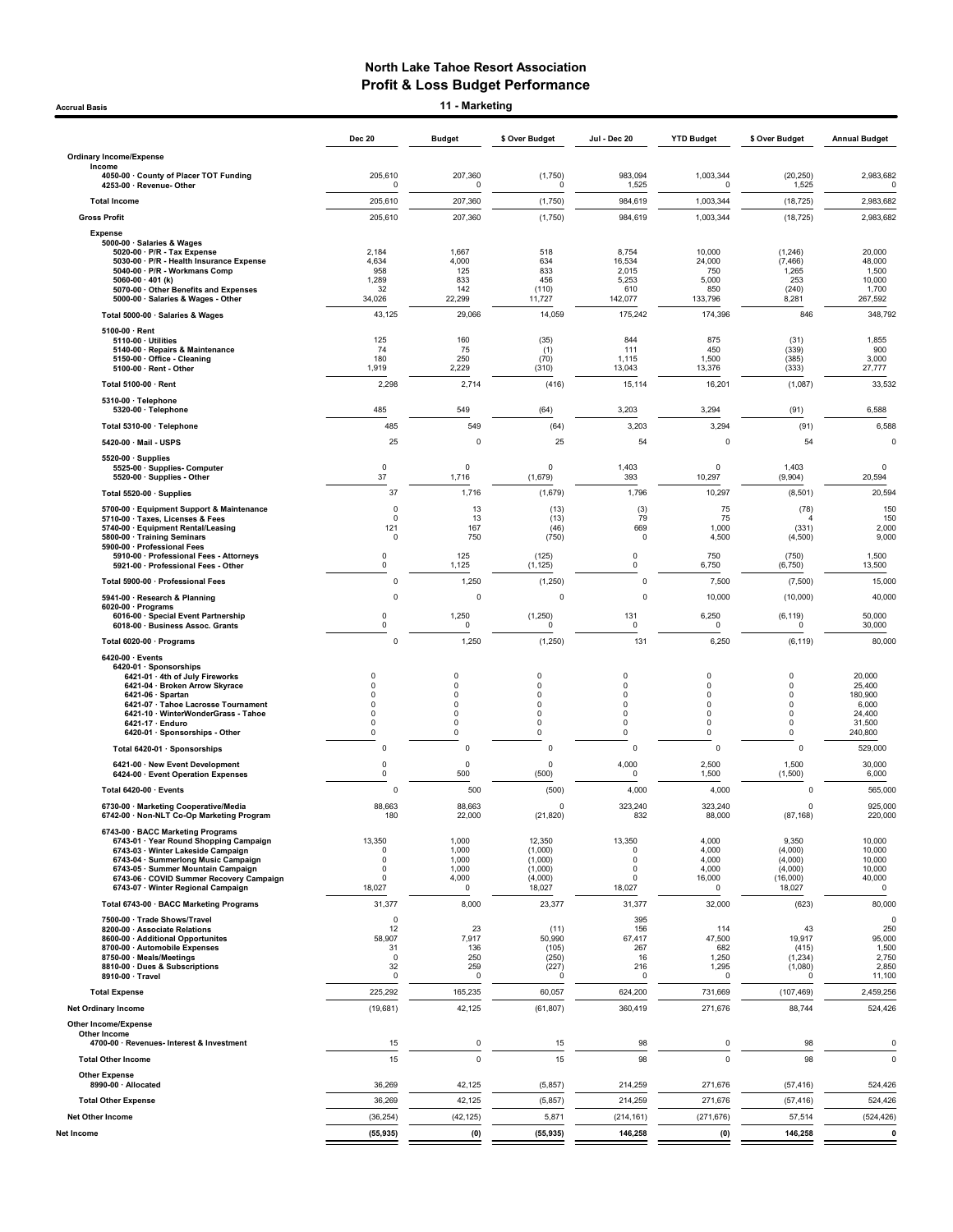| 30 - Conference<br><b>Accrual Basis</b>                                                                                                                                                                                                                                                             |                                                                      |                                                   |                                                           |                                                             |                                                         |                                                       |                                                           |  |  |  |
|-----------------------------------------------------------------------------------------------------------------------------------------------------------------------------------------------------------------------------------------------------------------------------------------------------|----------------------------------------------------------------------|---------------------------------------------------|-----------------------------------------------------------|-------------------------------------------------------------|---------------------------------------------------------|-------------------------------------------------------|-----------------------------------------------------------|--|--|--|
|                                                                                                                                                                                                                                                                                                     | <b>Dec 20</b>                                                        | <b>Budget</b>                                     | \$ Over Budget                                            | Jul - Dec 20                                                | <b>YTD Budget</b>                                       | \$ Over Budget                                        | <b>Annual Budget</b>                                      |  |  |  |
| <b>Ordinary Income/Expense</b><br>Income                                                                                                                                                                                                                                                            |                                                                      |                                                   |                                                           |                                                             |                                                         |                                                       |                                                           |  |  |  |
| 4050-00 · County of Placer TOT Funding                                                                                                                                                                                                                                                              | 34,784                                                               | 34,784                                            | $\mathbf 0$                                               | 192,715                                                     | 192,715                                                 | $\mathbf 0$                                           | 384,054                                                   |  |  |  |
| <b>Total Income</b>                                                                                                                                                                                                                                                                                 | 34,784                                                               | 34,784                                            | $\mathsf 0$                                               | 192,715                                                     | 192,715                                                 | $\pmb{0}$                                             | 384,054                                                   |  |  |  |
| <b>Gross Profit</b>                                                                                                                                                                                                                                                                                 | 34,784                                                               | 34,784                                            | $\mathbf 0$                                               | 192,715                                                     | 192,715                                                 | $\mathbf 0$                                           | 384,054                                                   |  |  |  |
| <b>Expense</b><br>5000-00 · Salaries & Wages<br>5010-00 · Sales Commissions<br>5020-00 · P/R - Tax Expense<br>5030-00 · P/R - Health Insurance Expense<br>5040-00 · P/R - Workmans Comp<br>$5060 - 00 \cdot 401$ (k)<br>5070-00 · Other Benefits and Expenses<br>5000-00 · Salaries & Wages - Other | $\mathbf 0$<br>1,193<br>2,278<br>610<br>648<br>47<br>17,266          | 0<br>1,157<br>2,042<br>167<br>500<br>38<br>14,030 | $\mathbf 0$<br>36<br>236<br>444<br>148<br>10<br>3,235     | 2,106<br>6,181<br>13,250<br>1,098<br>3.360<br>246<br>88,306 | 0<br>6,943<br>12,250<br>1,000<br>3.000<br>225<br>84,183 | 2,106<br>(762)<br>1,000<br>98<br>360<br>21<br>4,123   | 0<br>13,886<br>24,500<br>2,000<br>6.000<br>450<br>168,365 |  |  |  |
| Total 5000-00 · Salaries & Wages                                                                                                                                                                                                                                                                    | 22,042                                                               | 17,933                                            | 4,108                                                     | 114,546                                                     | 107,601                                                 | 6,946                                                 | 215,201                                                   |  |  |  |
| 5100-00 · Rent<br>5110-00 · Utilities<br>5140-00 · Repairs & Maintenance<br>5150-00 · Office - Cleaning<br>5100-00 · Rent - Other                                                                                                                                                                   | 92<br>55<br>133<br>1,422                                             | 75<br>22<br>142<br>1,167                          | 17<br>33<br>(8)<br>255                                    | 553<br>83<br>744<br>8,014                                   | 450<br>130<br>850<br>7,000                              | 103<br>(48)<br>(106)<br>1,014                         | 900<br>260<br>1,700<br>14,000                             |  |  |  |
| Total 5100-00 · Rent                                                                                                                                                                                                                                                                                | 1,702                                                                | 1,405                                             | 297                                                       | 9,393                                                       | 8,430                                                   | 963                                                   | 16,860                                                    |  |  |  |
| 5310-00 · Telephone<br>5320-00 · Telephone                                                                                                                                                                                                                                                          | 404                                                                  | 267                                               | 137                                                       | 2,370                                                       | 1,600                                                   | 770                                                   | 3,200                                                     |  |  |  |
| Total 5310-00 · Telephone                                                                                                                                                                                                                                                                           | 404                                                                  | 267                                               | 137                                                       | 2,370                                                       | 1,600                                                   | 770                                                   | 3,200                                                     |  |  |  |
| 5420-00 Mail - USPS                                                                                                                                                                                                                                                                                 | 18                                                                   | 17                                                | $\overline{2}$                                            | 36                                                          | 100                                                     | (64)                                                  | 200                                                       |  |  |  |
| $5520-00 \cdot$ Supplies<br>5525-00 · Supplies- Computer<br>5520-00 · Supplies - Other                                                                                                                                                                                                              | $\mathbf 0$<br>27                                                    | 45<br>113                                         | (45)<br>(85)                                              | $\mathbf 0$<br>277                                          | 270<br>675                                              | (270)<br>(398)                                        | 540<br>1,350                                              |  |  |  |
| Total 5520-00 · Supplies                                                                                                                                                                                                                                                                            | 27                                                                   | 158                                               | (130)                                                     | 277                                                         | 945                                                     | (668)                                                 | 1,890                                                     |  |  |  |
| 5710-00 · Taxes, Licenses & Fees<br>5740-00 · Equipment Rental/Leasing<br>5800-00 · Training Seminars<br>6730-00 · Marketing Cooperative/Media<br>8750-00 · Meals/Meetings<br>8810-00 · Dues & Subscriptions                                                                                        | $\mathbf 0$<br>62<br>$\Omega$<br>9.399<br>$\mathbf 0$<br>$\mathbf 0$ | 8<br>83<br>$\Omega$<br>9.399<br>29<br>63          | (8)<br>(22)<br>$\mathbf 0$<br>$\mathbf 0$<br>(29)<br>(63) | 120<br>309<br>$\Omega$<br>37,970<br>0<br>$\mathbf 0$        | 50<br>500<br>0<br>37.970<br>175<br>375                  | 70<br>(191)<br>$\Omega$<br>$\Omega$<br>(175)<br>(375) | 100<br>1,000<br>2,000<br>75,000<br>350<br>750             |  |  |  |
| <b>Total Expense</b>                                                                                                                                                                                                                                                                                | 33,654                                                               | 29,362                                            | 4,293                                                     | 165,023                                                     | 157,746                                                 | 7,277                                                 | 316,551                                                   |  |  |  |
| <b>Net Ordinary Income</b>                                                                                                                                                                                                                                                                          | 1,130                                                                | 5,422                                             | (4, 293)                                                  | 27,693                                                      | 34,969                                                  | (7, 277)                                              | 67,503                                                    |  |  |  |
| Other Income/Expense<br><b>Other Expense</b>                                                                                                                                                                                                                                                        |                                                                      |                                                   |                                                           |                                                             |                                                         |                                                       |                                                           |  |  |  |
| 8990-00 · Allocated                                                                                                                                                                                                                                                                                 | 4,666                                                                | 5,422                                             | (756)                                                     | 27,568                                                      | 34,970                                                  | (7, 402)                                              | 67,503                                                    |  |  |  |
| <b>Total Other Expense</b>                                                                                                                                                                                                                                                                          | 4,666                                                                | 5,422                                             | (756)                                                     | 27,568                                                      | 34,970                                                  | (7, 402)                                              | 67,503                                                    |  |  |  |
| <b>Net Other Income</b>                                                                                                                                                                                                                                                                             | (4,666)                                                              | (5, 422)                                          | 756                                                       | (27, 568)                                                   | (34, 970)                                               | 7,402                                                 | (67, 503)                                                 |  |  |  |
| <b>Net Income</b>                                                                                                                                                                                                                                                                                   | (3, 537)                                                             | (0)                                               | (3, 537)                                                  | 125                                                         | (0)                                                     | 125                                                   | 0                                                         |  |  |  |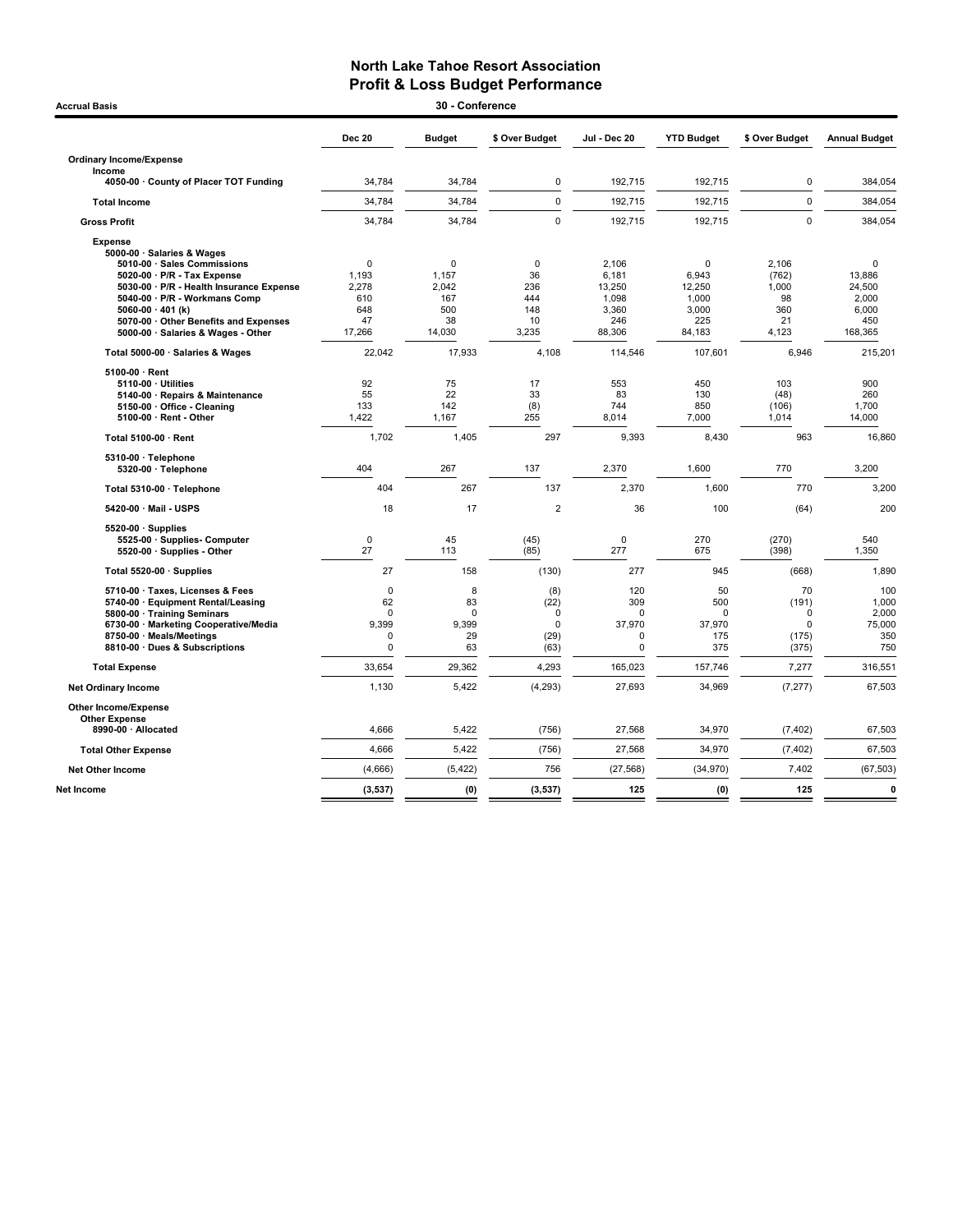Accrual Basis 42 - Visitor Center

|                                                                                    | <b>Dec 20</b>            | <b>Budget</b>                    | \$ Over Budget        | Jul - Dec 20           | <b>YTD Budget</b>       | \$ Over Budget       | <b>Annual Budget</b>    |
|------------------------------------------------------------------------------------|--------------------------|----------------------------------|-----------------------|------------------------|-------------------------|----------------------|-------------------------|
| <b>Ordinary Income/Expense</b>                                                     |                          |                                  |                       |                        |                         |                      |                         |
| Income<br>4050-00 · County of Placer TOT Funding<br>46000 · Merchandise Sales      | 38,301                   | 38,301                           | $\mathbf 0$           | 227.161                | 227,162                 | (1)                  | 457,711                 |
| 4502-00 · Non-Retail VIC income                                                    | 159                      | 0                                | 159                   | 1,414                  | $\mathbf 0$             | 1,414                | $\pmb{0}$               |
| 4504-00 · Retail Revenue - Other<br>46000 · Merchandise Sales - Other              | $\Omega$<br>4,259        | $\Omega$<br>6,000                | $\Omega$<br>(1,741)   | 560<br>56,772          | $\mathbf 0$<br>47,500   | 560<br>9,272         | $\mathbf 0$<br>85,000   |
| Total 46000 · Merchandise Sales                                                    | 4,418                    | 6,000                            | (1, 582)              | 58,746                 | 47,500                  | 11,246               | 85,000                  |
| <b>Total Income</b>                                                                | 42,719                   | 44,301                           | (1, 582)              | 285,907                | 274,662                 | 11,245               | 542,711                 |
| <b>Gross Profit</b>                                                                | 42,719                   | 44,301                           | (1,582)               | 285,907                | 274,662                 | 11,245               | 542,711                 |
| <b>Expense</b><br>5000-00 · Salaries & Wages<br>5020-00 · P/R - Tax Expense        | 663                      | 1,292                            | (629)                 | 4,923                  | 7,750                   | (2,827)              | 15,500                  |
| 5030-00 · P/R - Health Insurance Expense                                           | 1,221                    | 1,583                            | (363)                 | 6,845                  | 9,500                   | (2,655)              | 19,000                  |
| 5040-00 · P/R - Workmans Comp<br>5060-00 $\cdot$ 401 (k)                           | 395<br>343               | 433<br>417                       | (39)<br>(74)          | 2,281<br>2,257         | 2,600<br>2,500          | (319)<br>(243)       | 5,200<br>5,000          |
| 5070-00 · Other Benefits and Expenses<br>5000-00 · Salaries & Wages - Other        | 17<br>9,034              | 82<br>15,568                     | (65)<br>(6, 534)      | 497<br>59,193          | 491<br>93,409           | 6<br>(34, 216)       | 982<br>186,818          |
| Total 5000-00 · Salaries & Wages                                                   | 11,672                   | 19,375                           | (7, 703)              | 75,997                 | 116,250                 | (40, 253)            | 232,500                 |
| 5100-00 · Rent<br>5110-00 · Utilities                                              | 528                      | 583                              | (55)                  | 2,408                  | 3,500                   | (1,092)              | 7,000                   |
| 5140-00 · Repairs & Maintenance                                                    | 248                      | 458                              | (211)                 | 371                    | 2,750                   | (2, 379)             | 5,500                   |
| 5150-00 · Office - Cleaning<br>5100-00 · Rent - Other                              | $\Omega$<br>6,398        | 358<br>6,721                     | (358)<br>(323)        | $\mathbf 0$<br>38,853  | 2.150<br>40,325         | (2, 150)<br>(1, 472) | 4.300<br>80,650         |
| Total 5100-00 · Rent                                                               | 7,173                    | 8,121                            | (947)                 | 41,632                 | 48,725                  | (7,093)              | 97,450                  |
| 5310-00 · Telephone<br>5320-00 · Telephone                                         | 314                      | 238                              | 76                    | 1,844                  | 1,425                   | 419                  | 2,850                   |
| Total 5310-00 · Telephone                                                          | 314                      | 238                              | 76                    | 1,844                  | 1,425                   | 419                  | 2,850                   |
| 5420-00 · Mail - USPS                                                              | 18                       | 17                               | $\overline{2}$        | 36                     | 100                     | (64)                 | 200                     |
| 5520-00 · Supplies<br>5525-00 · Supplies- Computer<br>5520-00 · Supplies - Other   | $\mathbf 0$<br>122       | 75<br>2,917                      | (75)<br>(2,794)       | $\mathbf 0$<br>2,098   | 450<br>17,500           | (450)<br>(15, 402)   | 900<br>35,000           |
| Total 5520-00 · Supplies                                                           | 122                      | 2,992                            | (2,869)               | 2,098                  | 17,950                  | (15, 852)            | 35,900                  |
| 5610-00 · Depreciation                                                             | 83                       | 0                                | 83                    | 180                    | $\mathsf 0$             | 180                  | $\mathbf 0$             |
| 5700-00 · Equipment Support & Maintenance<br>5710-00 · Taxes, Licenses & Fees      | $\Omega$<br>$\Omega$     | $\overline{4}$<br>$\overline{4}$ | (4)<br>(4)            | $\Omega$<br>23         | 25<br>25                | (25)<br>(2)          | 50<br>50                |
| 5740-00 · Equipment Rental/Leasing                                                 | 95<br>$\Omega$           | 129                              | (34)                  | 527<br>$\Omega$        | 775                     | (248)                | 1,550                   |
| 5800-00 · Training Seminars<br>5850-00 · Artist of Month - Commissions             | 92                       | 250<br>250                       | (250)<br>(158)        | 1,010                  | 1,500<br>1.500          | (1,500)<br>(490)     | 3,000<br>3.000          |
| 6740-00 · Media/Collateral/Production<br>6742-00 · Non-NLT Co-Op Marketing Program | $\mathbf 0$<br>200       | 1,667<br>1,000                   | (1,667)<br>(800)      | $\Omega$<br>1,200      | 10,000<br>6,000         | (10,000)<br>(4,800)  | 20,000<br>12,000        |
| 8100-00 · Cost of Goods Sold                                                       |                          |                                  |                       |                        |                         |                      |                         |
| 51100 · Freight and Shipping Costs                                                 | 14                       | 125                              | (111)                 | 1,012                  | 750                     | 262                  | 1,500                   |
| 59900 · POS Inventory Adjustments<br>8100-01 · CGS - Other                         | $\mathbf 0$<br>(58, 178) | $\mathbf 0$<br>0                 | $\Omega$<br>(58, 178) | 478<br>$\Omega$        | $\mathbf 0$<br>$\Omega$ | 478<br>$\Omega$      | $\mathbf 0$<br>$\Omega$ |
| 8100-00 · Cost of Goods Sold - Other                                               | 2,408                    | 2,682                            | (274)                 | 30,204                 | 21,233                  | 8,971                | 38,000                  |
| Total 8100-00 · Cost of Goods Sold                                                 | (55, 755)                | 2,807                            | (58, 562)             | 31,694                 | 21,983                  | 9,711                | 39,500                  |
| 8200-00 · Associate Relations<br>8500-00 · Credit Card Fees                        | 58<br>156                | 17<br>282                        | 41<br>(126)           | 112<br>2.212           | 100<br>2.233            | 12<br>(21)           | 200<br>4.000            |
| 8700-00 · Automobile Expenses                                                      | 0                        | 46                               | (46)                  | 83                     | 275                     | (192)                | 550                     |
| 8750-00 · Meals/Meetings<br>8810-00 · Dues & Subscriptions                         | $\Omega$<br>$\mathbf 0$  | 33<br>8                          | (33)<br>(8)           | $^{\circ}$<br>$\Omega$ | 200<br>50               | (200)<br>(50)        | 400<br>100              |
| 8910-00 · Travel                                                                   | $\Omega$                 | $\mathbf 0$                      | $\mathbf 0$           | $\Omega$               | $\mathbf 0$             | $\Omega$             | 1,500                   |
| <b>Total Expense</b>                                                               | (35, 772)                | 37,239                           | (73, 011)             | 158,647                | 229,115                 | (70, 468)            | 454.800                 |
| <b>Net Ordinary Income</b>                                                         | 78,491                   | 7,062                            | 71,429                | 127,260                | 45,547                  | 81,712               | 87,911                  |
| <b>Other Income/Expense</b><br><b>Other Expense</b>                                |                          |                                  |                       |                        |                         |                      |                         |
| 8990-00 · Allocated                                                                | 6,709                    | 7,062                            | (353)                 | 39,634                 | 45,547                  | (5, 913)             | 87,921                  |
| <b>Total Other Expense</b>                                                         | 6,709                    | 7,062                            | (353)                 | 39,634                 | 45,547                  | (5,913)              | 87,921                  |
| <b>Net Other Income</b>                                                            | (6, 709)                 | (7,062)                          | 353                   | (39, 634)              | (45, 547)               | 5,913                | (87, 921)               |
| Net Income                                                                         | 71,782                   | 0                                | 71,782                | 87,625                 | $\mathbf{0}$            | 87,625               | (10)                    |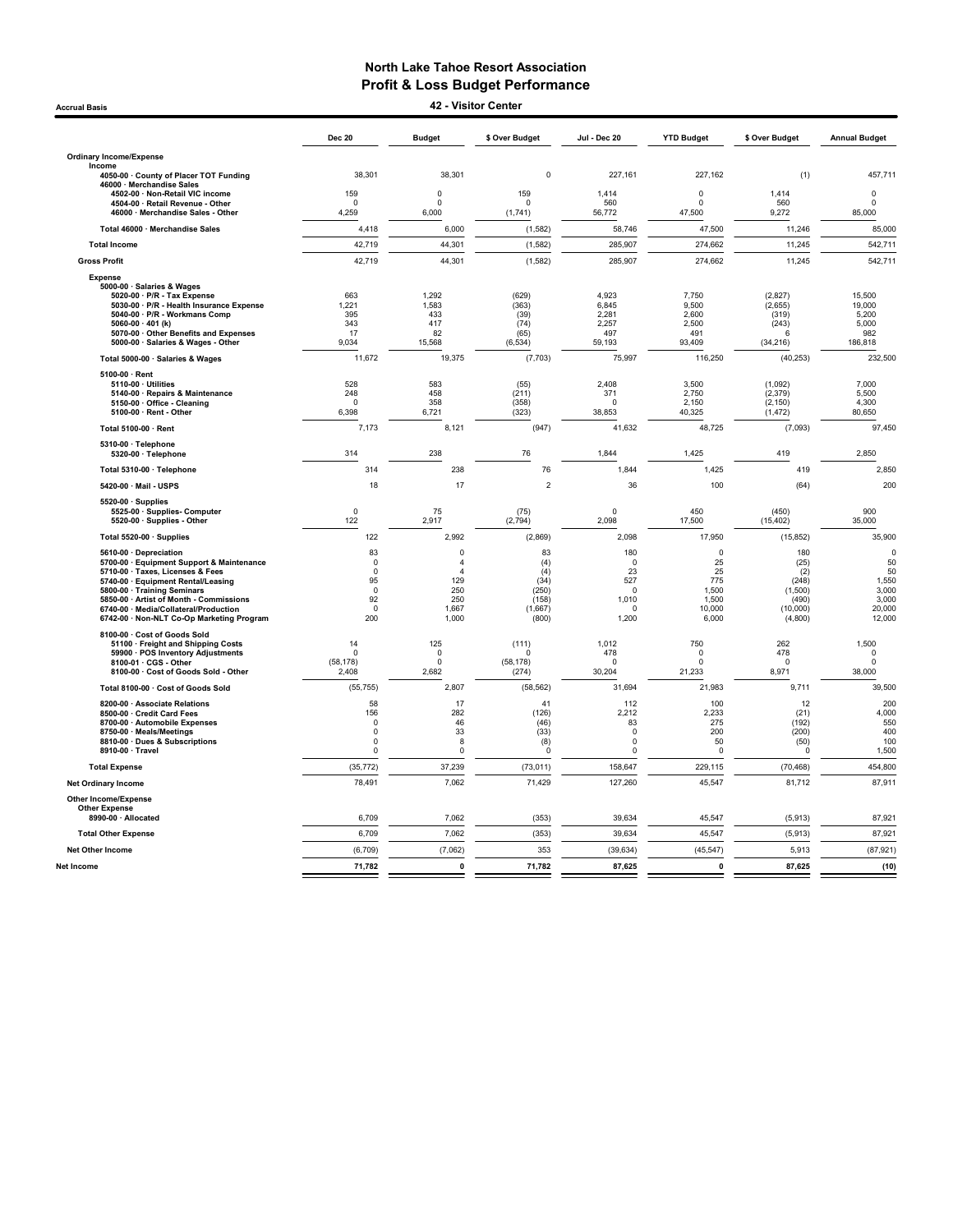**Accrual Basis** 

|                                                                                                                                                                                                                                                                        | <b>Dec 20</b>                            | <b>Budget</b>                              | \$ Over Bu                                         | Jul - Dec 20                               | <b>YTD Budget</b>                                        | \$ Over Bu                                              | Annual Bu                                         |
|------------------------------------------------------------------------------------------------------------------------------------------------------------------------------------------------------------------------------------------------------------------------|------------------------------------------|--------------------------------------------|----------------------------------------------------|--------------------------------------------|----------------------------------------------------------|---------------------------------------------------------|---------------------------------------------------|
| <b>Ordinary Income/Expense</b>                                                                                                                                                                                                                                         |                                          |                                            |                                                    |                                            |                                                          |                                                         |                                                   |
| Income<br>4050-00 · County of Placer TOT Funding                                                                                                                                                                                                                       | 15,753                                   | 15,753                                     | 0                                                  | 92.902                                     | 92,902                                                   | 0                                                       | 218,419                                           |
| <b>Total Income</b>                                                                                                                                                                                                                                                    | 15,753                                   | 15,753                                     | $\mathbf 0$                                        | 92,902                                     | 92,902                                                   | $\mathbf 0$                                             | 218,419                                           |
| <b>Gross Profit</b>                                                                                                                                                                                                                                                    | 15,753                                   | 15,753                                     | 0                                                  | 92,902                                     | 92,902                                                   | $\mathbf 0$                                             | 218,419                                           |
| <b>Expense</b><br>5000-00 · Salaries & Wages<br>$5020-00 \cdot P/R$ - Tax Expense<br>5030-00 · P/R - Health Insurance Expense<br>5040-00 · P/R - Workmans Comp<br>5060-00 $\cdot$ 401 (k)<br>5070-00 Other Benefits and Expenses<br>5000-00 · Salaries & Wages - Other | 86<br>151<br>9<br>$\Omega$<br>1<br>1,216 | 225<br>167<br>175<br>167<br>17<br>3,836    | (139)<br>(16)<br>(166)<br>(167)<br>(16)<br>(2,619) | 624<br>909<br>43<br>$\Omega$<br>5<br>9,945 | 1,350<br>1,000<br>1,050<br>1,000<br>102<br>23,013        | (726)<br>(91)<br>(1,007)<br>(1,000)<br>(96)<br>(13,068) | 2,700<br>2,000<br>2,100<br>2,000<br>203<br>46,026 |
| Total 5000-00 · Salaries & Wages                                                                                                                                                                                                                                       | 1,463                                    | 4,586                                      | (3, 122)                                           | 11,526                                     | 27,515                                                   | (15,989)                                                | 55,029                                            |
| 5100-00 · Rent<br>5110-00 · Utilities<br>5140-00 · Repairs & Maintenance<br>5150-00 · Office - Cleaning<br>5100-00 · Rent - Other                                                                                                                                      | 5<br>3<br>$\overline{7}$<br>71           | $\overline{0}$<br>$\overline{0}$<br>0<br>0 | 5<br>3<br>$\overline{7}$<br>71                     | 24<br>$\overline{4}$<br>37<br>284          | $\mathbf 0$<br>$\mathbf 0$<br>$\mathbf 0$<br>$\mathbf 0$ | 24<br>$\overline{4}$<br>37<br>284                       | 0<br>$\mathbf 0$<br>$\mathbf 0$<br>$\pmb{0}$      |
| Total 5100-00 · Rent                                                                                                                                                                                                                                                   | 85                                       | $\mathbf 0$                                | 85                                                 | 350                                        | $\mathbf 0$                                              | 350                                                     | $\Omega$                                          |
| 5310-00 · Telephone<br>5320-00 · Telephone                                                                                                                                                                                                                             | 18                                       | 0                                          | 18                                                 | 102                                        | $\mathbf 0$                                              | 102                                                     | 0                                                 |
| Total 5310-00 · Telephone                                                                                                                                                                                                                                              | 18                                       | $\mathbf 0$                                | 18                                                 | 102                                        | $\mathbf 0$                                              | 102                                                     | $\mathbf 0$                                       |
| 5420-00 · Mail - USPS                                                                                                                                                                                                                                                  | 1                                        | 0                                          | 1                                                  | $\overline{2}$                             | $\mathbf 0$                                              | $\overline{2}$                                          | 0                                                 |
| $5520-00 \cdot$ Supplies<br>5525-00 · Supplies- Computer<br>5520-00 · Supplies - Other                                                                                                                                                                                 | 0<br>1                                   | 0<br>2,083                                 | 0<br>(2,082)                                       | 3<br>2,053                                 | $\Omega$<br>12,500                                       | 3<br>(10, 447)                                          | 0<br>25,000                                       |
| Total 5520-00 · Supplies                                                                                                                                                                                                                                               | $\mathbf{1}$                             | 2,083                                      | (2,082)                                            | 2,056                                      | 12,500                                                   | (10, 444)                                               | 25,000                                            |
| 5710-00 · Taxes, Licenses & Fees<br>5740-00 · Equipment Rental/Leasing<br>5900-00 · Professional Fees<br>5921-00 · Professional Fees - Other                                                                                                                           | 0<br>$\mathbf{1}$<br>6,240               | $\mathbf 0$<br>6,000                       | $\mathbf{1}$<br>240                                | 1<br>$\overline{2}$<br>31,200              | $\mathbf 0$<br>33,000                                    | $\overline{2}$<br>(1,800)                               | 0<br>100,000                                      |
| Total 5900-00 · Professional Fees                                                                                                                                                                                                                                      | 6,240                                    | 6,000                                      | 240                                                | 31,200                                     | 33,000                                                   | (1,800)                                                 | 100,000                                           |
| 8700-00 · Automobile Expenses<br>8810-00 · Dues & Subscriptions                                                                                                                                                                                                        | 12<br>2                                  | 0<br>0                                     | 12<br>2                                            | 42<br>50                                   | $\mathbf 0$<br>$\mathbf 0$                               | 42<br>50                                                | $\mathbf 0$<br>$\mathbf 0$                        |
| <b>Total Expense</b>                                                                                                                                                                                                                                                   | 7,823                                    | 12,669                                     | (4, 846)                                           | 45,331                                     | 73.015                                                   | (27, 684)                                               | 180,029                                           |
| <b>Net Ordinary Income</b>                                                                                                                                                                                                                                             | 7,930                                    | 3,084                                      | 4,846                                              | 47,572                                     | 19,888                                                   | 27,684                                                  | 38,390                                            |
| <b>Other Income/Expense</b><br><b>Other Expense</b>                                                                                                                                                                                                                    |                                          |                                            |                                                    |                                            |                                                          |                                                         |                                                   |
| 8990-00 · Allocated                                                                                                                                                                                                                                                    | 2,655                                    | 3,084                                      | (428)                                              | 15,687                                     | 19,888                                                   | (4,201)                                                 | 38,390                                            |
| <b>Total Other Expense</b><br><b>Net Other Income</b>                                                                                                                                                                                                                  | 2,655                                    | 3,084                                      | (428)<br>428                                       | 15,687                                     | 19,888                                                   | (4,201)                                                 | 38,390                                            |
| Net Income                                                                                                                                                                                                                                                             | (2,655)<br>5,274                         | (3,084)                                    | 5,274                                              | (15, 687)<br>31,885                        | (19, 888)                                                | 4,201<br>31,885                                         | (38, 390)<br>$\bf{0}$                             |
|                                                                                                                                                                                                                                                                        |                                          | (0)                                        |                                                    |                                            | (0)                                                      |                                                         |                                                   |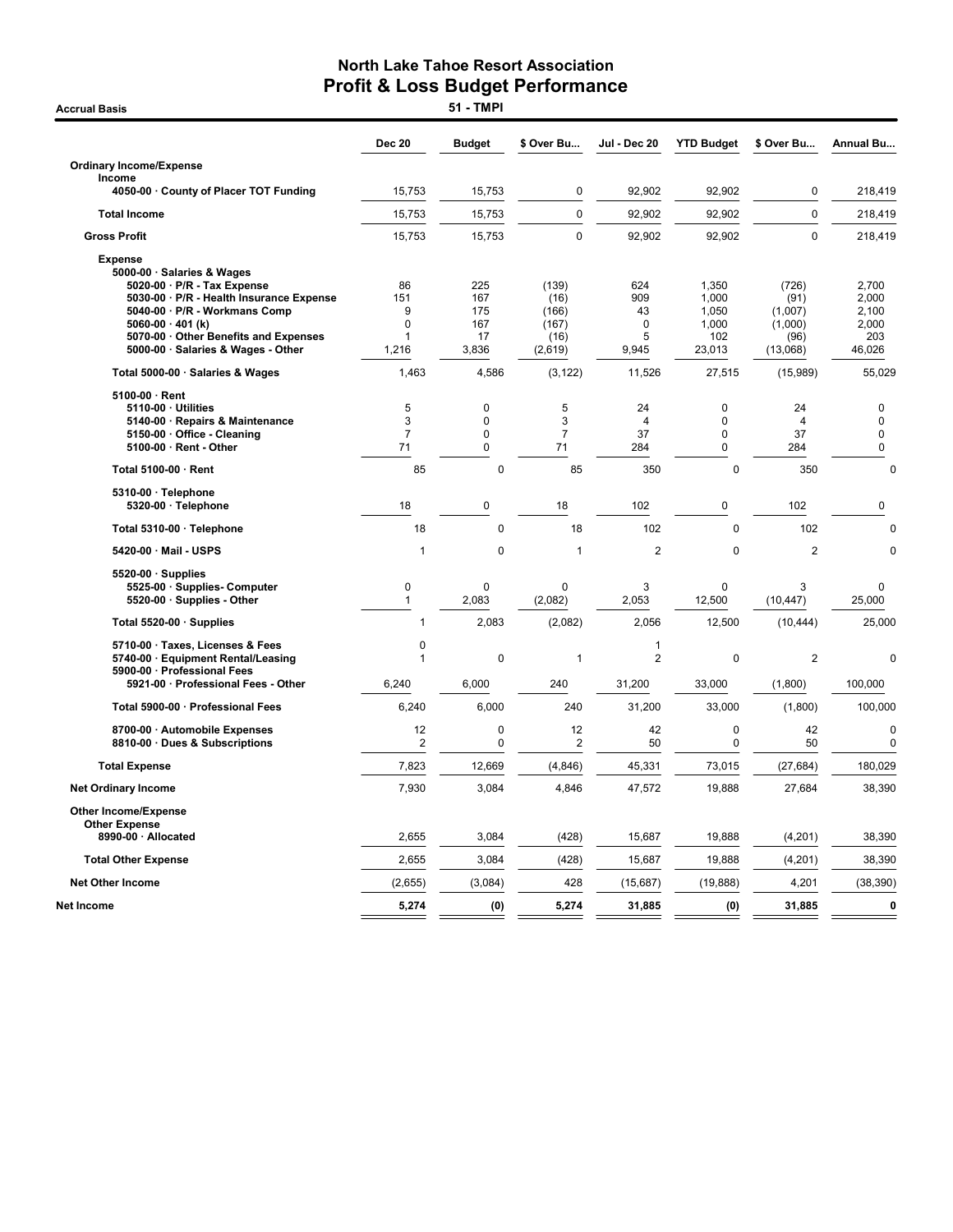| 60 - Membership<br><b>Accrual Basis</b>                                                                                                                                                                                                                            |                                                         |                                        |                                                         |                                                  |                                               |                                                            |                                                 |  |
|--------------------------------------------------------------------------------------------------------------------------------------------------------------------------------------------------------------------------------------------------------------------|---------------------------------------------------------|----------------------------------------|---------------------------------------------------------|--------------------------------------------------|-----------------------------------------------|------------------------------------------------------------|-------------------------------------------------|--|
|                                                                                                                                                                                                                                                                    | <b>Dec 20</b>                                           | <b>Budget</b>                          | \$ Over Budget                                          | Jul - Dec 20                                     | <b>YTD Budget</b>                             | \$ Over Budget                                             | <b>Annual Budget</b>                            |  |
| <b>Ordinary Income/Expense</b>                                                                                                                                                                                                                                     |                                                         |                                        |                                                         |                                                  |                                               |                                                            |                                                 |  |
| Income<br>4200-00 · Membership Dues Revenue<br>4250-00 · Revenues-Membership Activities<br>4250-01 · Community Awards                                                                                                                                              | 11,914                                                  | 10,417                                 | 1,498                                                   | 68,574                                           | 62,500                                        | 6,074                                                      | 125,000                                         |  |
| 4250-04 · Silent Auction<br>4250-05 · Sponsorships<br>4250-01 Community Awards - Other                                                                                                                                                                             | 0<br>0<br>$\mathbf 0$                                   | 0<br>0<br>0                            | 0<br>0<br>0                                             | 0<br>0<br>0                                      | 0<br>0<br>0                                   | 0<br>0<br>0                                                | 19,000<br>19,000<br>20,000                      |  |
| Total 4250-01 · Community Awards                                                                                                                                                                                                                                   | 0                                                       | 0                                      | 0                                                       | $\mathbf 0$                                      | $\pmb{0}$                                     | $\mathbf 0$                                                | 58,000                                          |  |
| 4250-02 · Chamber Events<br>4250-03 · Summer/Winter Rec Luncheon<br>4251-00 · Tues AM Breakfast Club                                                                                                                                                               | 0<br>$\mathbf 0$                                        | 0<br>$\mathbf 0$                       | 0<br>$\mathbf 0$                                        | $\pmb{0}$<br>$\mathbf 0$                         | 1,500<br>1,500                                | (1,500)<br>(1,500)                                         | 6,000<br>2,500                                  |  |
| 4251-01 · Tues AM Breakfast Club Sponsors<br>4251-00 · Tues AM Breakfast Club - Other                                                                                                                                                                              | 0<br>0                                                  | 200<br>300                             | (200)<br>(300)                                          | 0<br>0                                           | 600<br>800                                    | (600)<br>(800)                                             | 2,000<br>4,000                                  |  |
| Total 4251-00 · Tues AM Breakfast Club                                                                                                                                                                                                                             | 0                                                       | 500                                    | (500)                                                   | $\Omega$                                         | 1,400                                         | (1,400)                                                    | 6,000                                           |  |
| 4250-00 · Revenues-Membership Activities - Other                                                                                                                                                                                                                   | 395                                                     | 0                                      | 395                                                     | 2,650                                            | 0                                             | 2,650                                                      | $\mathbf 0$                                     |  |
| Total 4250-00 · Revenues-Membership Activities                                                                                                                                                                                                                     | 395                                                     | 500                                    | (105)                                                   | 2,650                                            | 4,400                                         | (1,750)                                                    | 72,500                                          |  |
| 4253-00 · Revenue- Other                                                                                                                                                                                                                                           | 0                                                       | 0                                      | $\mathbf 0$                                             | 0                                                | 0                                             | 0                                                          | 2,500                                           |  |
| <b>Total Income</b>                                                                                                                                                                                                                                                | 12,309                                                  | 10,917                                 | 1,393                                                   | 71,224                                           | 66,900                                        | 4,324                                                      | 200,000                                         |  |
| <b>Gross Profit</b>                                                                                                                                                                                                                                                | 12,309                                                  | 10,917                                 | 1,393                                                   | 71,224                                           | 66,900                                        | 4,324                                                      | 200,000                                         |  |
| <b>Expense</b><br>5000-00 · Salaries & Wages<br>5020-00 · P/R - Tax Expense<br>5030-00 · P/R - Health Insurance Expense<br>5040-00 · P/R - Workmans Comp<br>5060-00 $\cdot$ 401 (k)<br>5070-00 · Other Benefits and Expenses<br>5000-00 · Salaries & Wages - Other | (479)<br>(1, 204)<br>(114)<br>(334)<br>(38)<br>(6, 557) | 458<br>667<br>33<br>142<br>33<br>5,333 | (938)<br>(1,870)<br>(148)<br>(476)<br>(71)<br>(11, 890) | 783<br>813<br>51<br>251<br>18<br>13,933          | 2,750<br>4,000<br>200<br>850<br>200<br>32,000 | (1,967)<br>(3, 187)<br>(149)<br>(599)<br>(182)<br>(18,067) | 5,500<br>8,000<br>400<br>1,700<br>400<br>64,000 |  |
| Total 5000-00 · Salaries & Wages                                                                                                                                                                                                                                   | (8, 726)                                                | 6,667                                  | (15, 392)                                               | 15,849                                           | 40,000                                        | (24, 151)                                                  | 80,000                                          |  |
| $5100-00 \cdot$ Rent<br>5110-00 · Utilities<br>5140-00 · Repairs & Maintenance<br>5150-00 · Office - Cleaning<br>5100-00 · Rent - Other                                                                                                                            | 39<br>23<br>57<br>604                                   | 33<br>8<br>58<br>638                   | 6<br>15<br>(2)<br>(33)                                  | 190<br>35<br>209<br>4,118                        | 200<br>50<br>350<br>3,825                     | (10)<br>(15)<br>(141)<br>293                               | 400<br>100<br>700<br>7,650                      |  |
| Total 5100-00 · Rent                                                                                                                                                                                                                                               | 724                                                     | 737                                    | (14)                                                    | 4,552                                            | 4,425                                         | 127                                                        | 8,850                                           |  |
| 5310-00 · Telephone<br>5320-00 · Telephone                                                                                                                                                                                                                         | 153                                                     | 121                                    | 32                                                      | 627                                              | 725                                           | (98)                                                       | 1,450                                           |  |
| Total 5310-00 · Telephone                                                                                                                                                                                                                                          | 153                                                     | 121                                    | 32                                                      | 627                                              | 725                                           | (98)                                                       | 1,450                                           |  |
| 5420-00 · Mail - USPS                                                                                                                                                                                                                                              | 8                                                       | 10                                     | (2)                                                     | 11                                               | 60                                            | (49)                                                       |                                                 |  |
| $5520-00 \cdot$ Supplies<br>5525-00 · Supplies- Computer<br>5520-00 · Supplies - Other                                                                                                                                                                             | 0<br>12                                                 | 0<br>167                               | $\mathbf 0$<br>(155)                                    | $\overline{2}$<br>119                            | 0<br>1,000                                    | $\overline{2}$<br>(881)                                    | 0<br>2,000                                      |  |
| Total 5520-00 · Supplies                                                                                                                                                                                                                                           | 12                                                      | 167                                    | (155)                                                   | 120                                              | 1,000                                         | (880)                                                      | 2,000                                           |  |
| 5710-00 · Taxes, Licenses & Fees<br>5740-00 · Equipment Rental/Leasing<br>5900-00 · Professional Fees                                                                                                                                                              | 0<br>64                                                 | 0<br>173                               | $\pmb{0}$<br>(109)                                      | 23<br>376                                        | 0<br>1,040                                    | 23<br>(664)                                                | 2,080                                           |  |
| 5921-00 · Professional Fees - Other                                                                                                                                                                                                                                | 0                                                       | $\pmb{0}$                              | $\pmb{0}$                                               | 0                                                | 0                                             | 0                                                          | 1,000                                           |  |
| Total 5900-00 · Professional Fees                                                                                                                                                                                                                                  | $\pmb{0}$                                               | $\mathsf 0$                            | $\mathbf 0$                                             | $\pmb{0}$                                        | $\pmb{0}$                                     | $\mathbf 0$                                                | 1,000                                           |  |
| 6423-00 · Membership Activities<br>6434-00 Community Awards Dinner<br>6436-00 · Membership - Wnt/Sum Rec Lunch<br>6437-00 · Tuesday Morning Breakfast Club<br>6442-00 · Public Relations/Website<br>6423-00 · Membership Activities - Other                        | 0<br>0<br>0<br>580<br>0                                 | 0<br>$\mathbf 0$<br>225<br>417<br>417  | 0<br>0<br>(225)<br>163<br>(417)                         | 295<br>$\Omega$<br>0<br>3,734<br>915             | 0<br>500<br>600<br>2,500<br>2,500             | 295<br>(500)<br>(600)<br>1,234<br>(1,585)                  | 28,000<br>1,000<br>3,000<br>5,000<br>5,000      |  |
| Total 6423-00 · Membership Activities                                                                                                                                                                                                                              | 580                                                     | 1,058                                  | (479)                                                   | 4,944                                            | 6,100                                         | (1, 156)                                                   | 42,000                                          |  |
| 8200-00 · Associate Relations<br>8500-00 · Credit Card Fees<br>8700-00 · Automobile Expenses<br>8750-00 · Meals/Meetings<br>8810-00 · Dues & Subscriptions<br>8920-00 · Bad Debt                                                                                   | 18<br>41<br>6<br>0<br>11<br>0                           | 13<br>0<br>33<br>33<br>17<br>0         | 5<br>41<br>(27)<br>(33)<br>(6)<br>$\mathbf 0$           | 31<br>224<br>142<br>$\overline{7}$<br>126<br>285 | 75<br>$\mathbf 0$<br>200<br>200<br>100<br>0   | (44)<br>224<br>(58)<br>(193)<br>26<br>285                  | 1,850<br>400                                    |  |
| <b>Total Expense</b>                                                                                                                                                                                                                                               | (7, 111)                                                | 9,029                                  | (16, 140)                                               | 27,317                                           | 53,925                                        | (26, 608)                                                  | 140,500                                         |  |
| <b>Net Ordinary Income</b>                                                                                                                                                                                                                                         | 19,420                                                  | 1,888                                  | 17,533                                                  | 43,908                                           | 12,975                                        | 30,933                                                     | 59,500                                          |  |
| Other Income/Expense                                                                                                                                                                                                                                               |                                                         |                                        |                                                         |                                                  |                                               |                                                            |                                                 |  |
| <b>Other Expense</b><br>8990-00 · Allocated                                                                                                                                                                                                                        | 2,074                                                   | 2,407                                  | (333)                                                   | 12,252                                           | 15,521                                        | (3, 269)                                                   | 29,961                                          |  |
| <b>Total Other Expense</b>                                                                                                                                                                                                                                         | 2,074                                                   | 2,407                                  | (333)                                                   | 12,252                                           | 15,521                                        | (3,269)                                                    | 29,961                                          |  |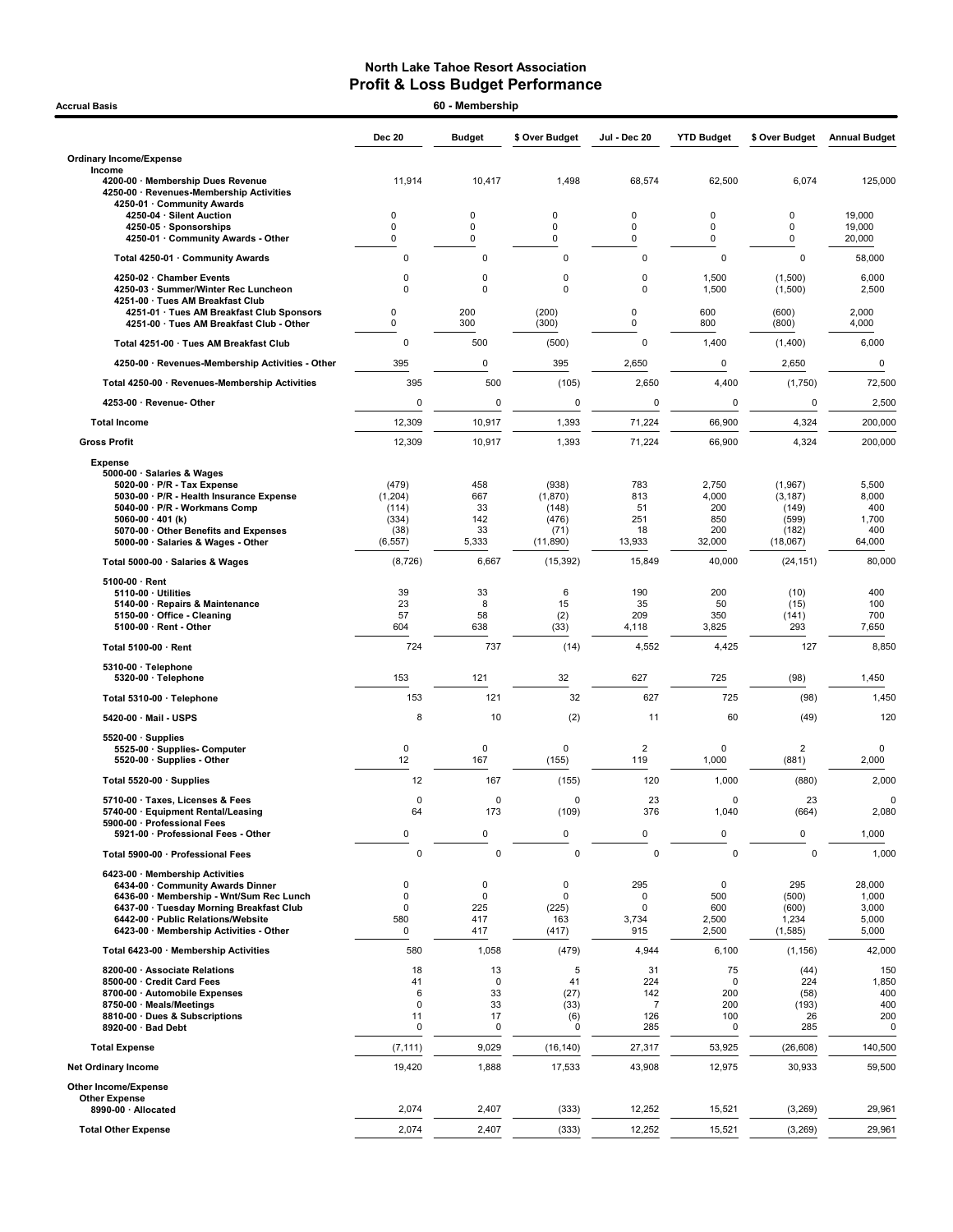| <b>Accrual Basis</b>    | 60 - Membership |               |                |              |                   |                |                      |  |
|-------------------------|-----------------|---------------|----------------|--------------|-------------------|----------------|----------------------|--|
|                         | <b>Dec 20</b>   | <b>Budget</b> | \$ Over Budget | Jul - Dec 20 | <b>YTD Budget</b> | \$ Over Budget | <b>Annual Budget</b> |  |
| <b>Net Other Income</b> | (2,074)         | (2, 407)      | 333            | (12.252)     | (15, 521)         | 3,269          | (29, 961)            |  |
| <b>Net Income</b>       | 17.346          | (519)         | 17.865         | 31.655       | (2, 546)          | 34.201         | 29,539               |  |